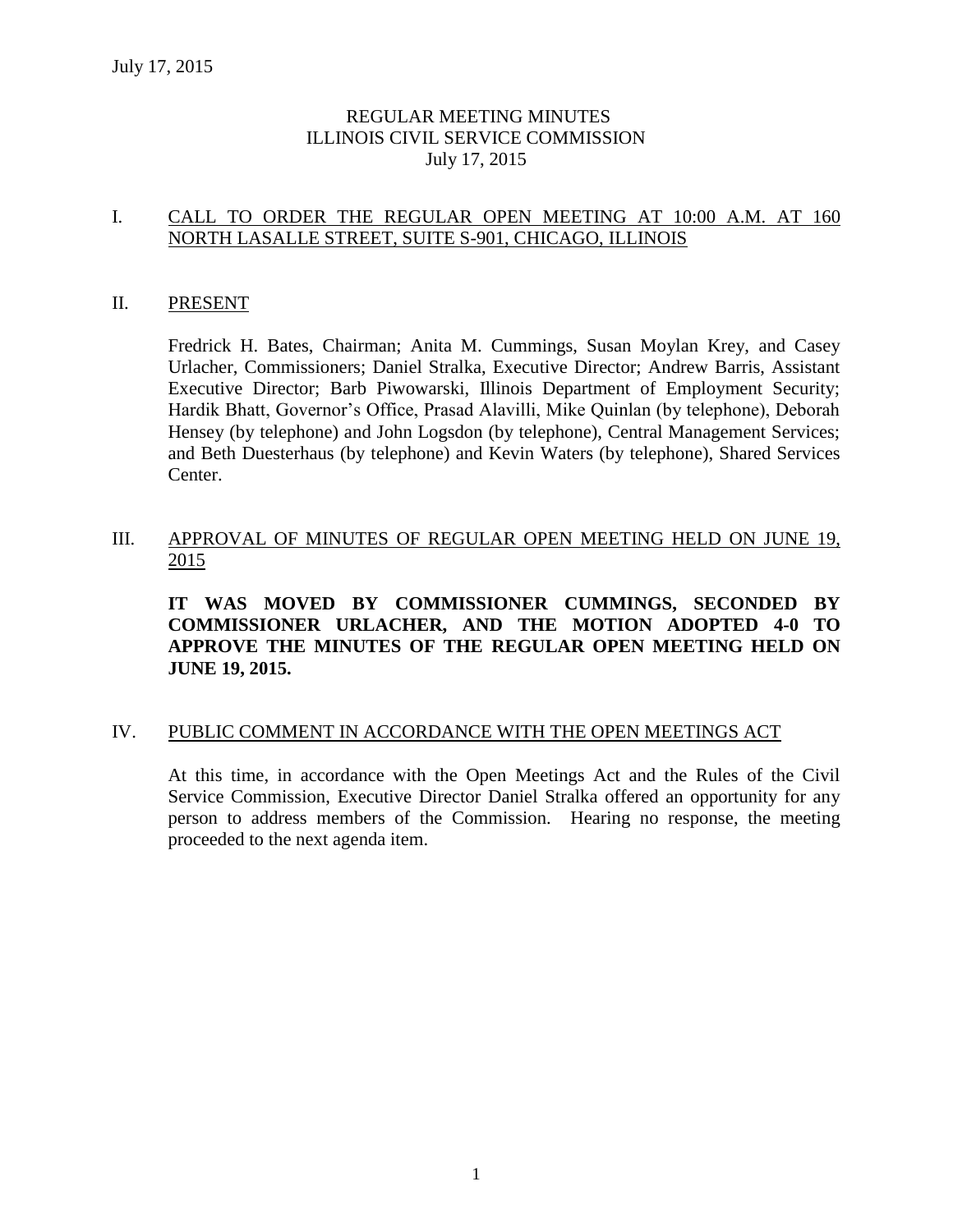#### V. EXEMPTIONS UNDER SECTION  $4d(3)$  OF THE PERSONNEL CODE

## A. Report on Exempt Positions from Department of Central Management Services

|               | Total            | Number of Exempt |
|---------------|------------------|------------------|
| <u>Agency</u> | <b>Employees</b> | Positions        |
|               |                  |                  |
|               |                  |                  |
|               |                  |                  |
|               |                  |                  |
|               |                  |                  |
|               |                  |                  |
|               |                  |                  |
|               |                  |                  |
|               |                  |                  |
|               |                  |                  |
|               |                  |                  |
|               |                  |                  |
|               |                  |                  |
|               |                  |                  |
|               |                  |                  |
|               |                  |                  |
|               |                  |                  |
|               |                  |                  |
|               |                  |                  |
|               |                  |                  |
|               |                  |                  |
|               |                  |                  |
|               |                  |                  |
|               |                  |                  |
|               |                  |                  |
|               |                  |                  |
|               |                  |                  |
|               |                  |                  |
|               |                  |                  |
|               |                  |                  |
|               |                  |                  |
|               |                  |                  |
|               |                  |                  |
|               |                  |                  |
|               |                  |                  |
|               |                  |                  |
|               |                  |                  |
|               |                  |                  |
|               |                  |                  |
|               |                  |                  |
|               |                  |                  |
|               |                  |                  |
|               |                  |                  |
|               |                  |                  |
|               |                  |                  |
|               |                  |                  |
|               |                  |                  |
|               |                  |                  |
|               |                  |                  |
|               |                  |                  |
|               |                  |                  |
|               |                  |                  |
|               |                  |                  |
|               |                  |                  |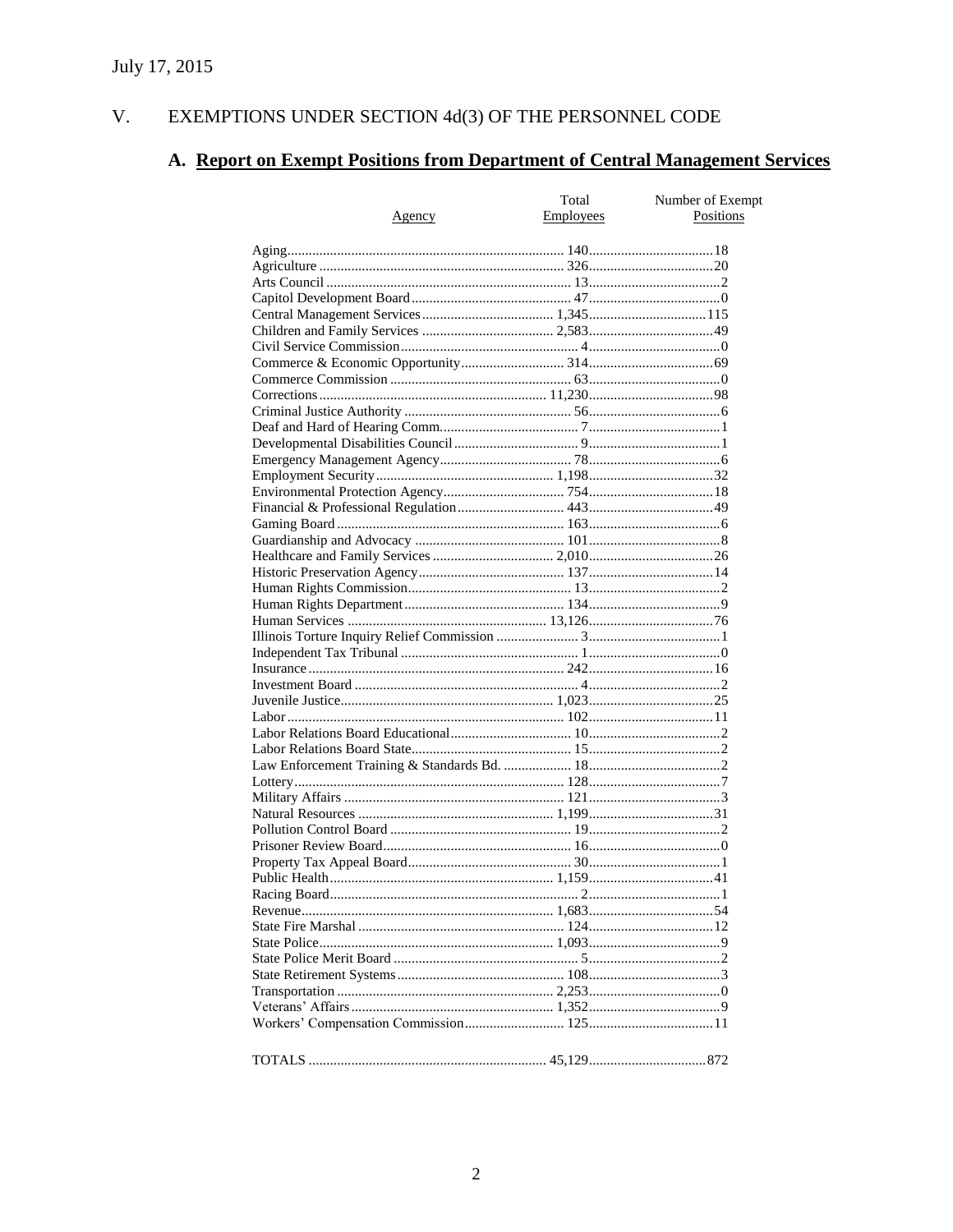#### **B. Governing Rule – Section 1.142 Jurisdiction B Exemptions**

- a) The Civil Service Commission shall exercise its judgment when determining whether a position qualifies for exemption from Jurisdiction B under Section 4d(3) of the Personnel Code. The Commission will consider any or all of the following factors inherent in the position and any other factors deemed relevant to the request for exemption:
	- 1) The amount and scope of principal policy making authority;
	- 2) The amount and scope of principal policy administering authority;
	- 3) The amount of independent authority to represent the agency, board or commission to individuals, legislators, organizations or other agencies relative to programmatic responsibilities;
	- 4) The capability to bind the agency, board or commission to a course of action;
	- 5) The nature of the program for which the position has principal policy responsibility;
	- 6) The placement of the position on the organizational chart of the agency, board or commission;
	- 7) The mission, size and geographical scope of the organizational entity or program within the agency, board or commission to which the position is allocated or detailed.
- b) The Commission may, upon its own action after 30 days notice to the Director of Central Management Services or upon the recommendation of the Director of the Department of Central Management Services, rescind the exemption of any position that no longer meets the requirements for exemption set forth in subsection (a). However, rescission of an exemption shall be approved after the Commission has determined that an adequate level of managerial control exists in exempt status that will insure responsive and accountable administrative control of the programs of the agency, board or commission.
- c) For all positions currently exempt by action of the Commission, the Director of Central Management Services shall inform the Commission promptly in writing of all changes in essential functions, reporting structure, working title, work location, position title, position number or specialized knowledge, skills, abilities, licensure or certification.
- d) Prior to granting an exemption from Jurisdiction B under Section 4d(3) of the Personnel Code, the Commission will notify the incumbent of the position, if any, of its proposed action. The incumbent may appear at the Commission meeting at which action is to be taken and present objections to the exemption request.

(Source: Amended at 34 Ill. Reg. 3485, effective March 3, 2010)

\* \* \*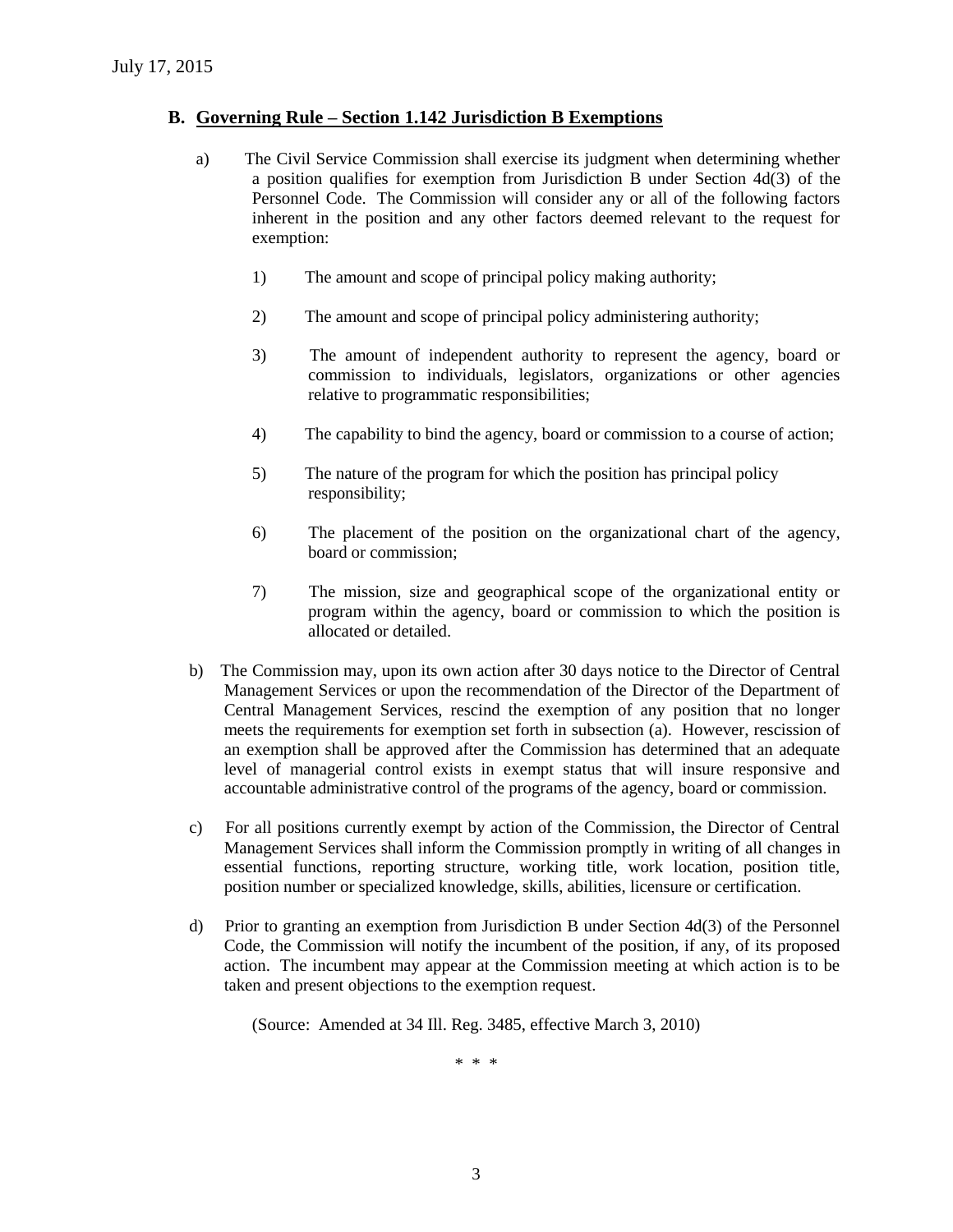### **C. Requests for 4d(3) Exemption**

Executive Director Daniel Stralka reported the following:

- As to Item C, the agency requested a continuance to the August meeting. Staff had no objection to this request.
- As to Item D, these requests are all related to the Enterprise Resource Planning (ERP) program being managed by the Bureau of Communication and Computer Services (BCCS) in the Department of Central Management Services (CMS). On June 17, 2015 the Executive Director Stralka met with representatives of CMS who first outlined for Commission staff what the ERP program is and their initial perceived need for a number of principal policy exempt positions to successfully manage this project. On July 1 the Commission received these 21 requests along with supporting documentation including the recommendation of the Director of CMS to approve these requests. Staff reviewed these requests and had a number of inquiries about both the ERP program as well as the eligibility of the individual requests which were set forth in an email response on July 10. There were additional meetings with CMS on July 15 and 16 at which it was agreed that the technical experts at BCCS would appear before the Commission on July 17, 2015 to present the program details to the Commissioners, and then all but one position – Item D1 the Program Director – would be continued to the Commission's August meeting which would allow CMS additional time to respond to the Staff inquiries. Prior to their presentation, Chairman Bates asked about the number of vacant positions in BCCS. Hardik Bhatt, the State Chief Information Officer as well as the Deputy Director of BCCS, indicated there were four. Chairman Bates asked for clarification that the request was for 21 exemptions which would be in addition to these four vacant positions. Hardik Bhatt responded affirmatively. Chairman Bates then stated to the agency representatives that the Commissioners will be expecting a full written response to the Staff's July 10 email. He stressed the importance of getting this information to the Commissioners in advance of next month's meeting so they may make an informed decision on these requests.

Hardik Bhatt then made a lengthy presentation to the Commissioners on the ERP program. He thanked the Commissioners and Staff for the opportunity to do so before going through his qualifications to undertake this project. He acknowledged the cooperation of the previous administration in starting the necessary procurement activities to get this project started and BCCS, like all State agencies, is waiting for resolution of the FY 2016 budget so the project may move forward.

Hardik Bhatt started by reviewing the findings of a Transition Team that concluded the State of Illinois is at a competitive disadvantage due to the lack of a unified system to manage its finances, human resources, procurement and other administrative services. The State presently has 400 different systems managed by individual agencies residing on the State's mainframe computer. One of the consequences of this is that it takes the State between six and 12 months to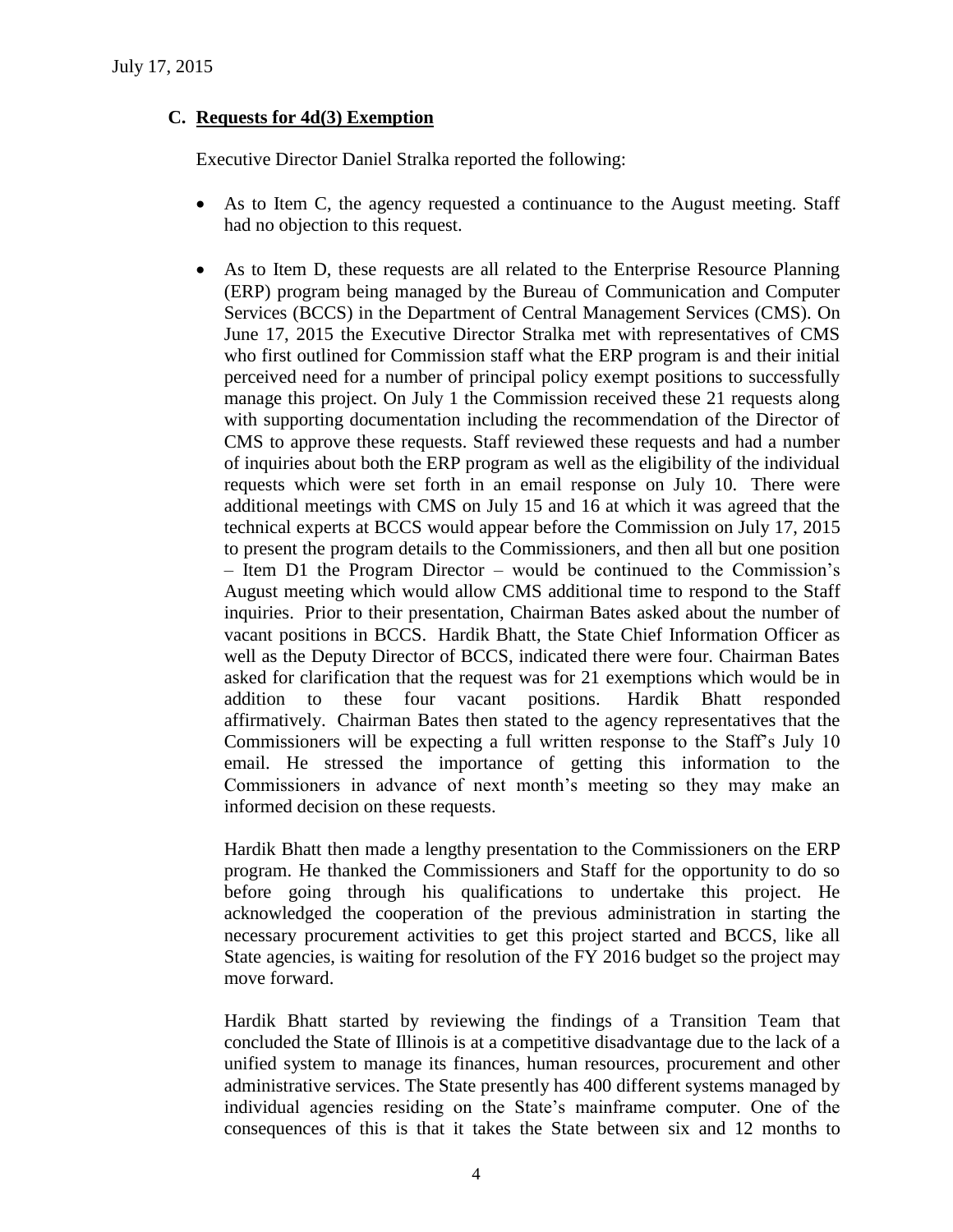generate its annual financial report which ranks next to last among all 50 states. The result is that at any given point in time, the State does not know with any specificity where its finances are. These issues were highlighted in the 2011 Auditor General Report which called for an overhaul of the State's financial reporting system.

The ERP program as being developed would remedy these failings by deploying a unified solution. With the participation of the Offices of the Comptroller and Treasurer, it promises to be the first such program that crossed Constitutional offices. This will lead to most of the 400 existing systems being phased out as the ERP programs are deployed over the next four to five years. It will also benefit staffing as it will be easier to find employees with ERP skills as opposed to mainframe skills. Hardik Bhatt also noted that BCCS will continue to have management information responsibilities unrelated to the ERP even after deployment so there may not be an impact on existing BCCS exempt positions. Essentially the State will be moving from a structure of unconnected systems to a one unified connected system as it relates to data management. This current structure puts the State of Illinois 15-20 years behind the times.

The biggest change will be every agency having to reinvent their business processes, as well as ensure that their policies and procedures match the new business processes. That is why a large part of this transformation is going to be about selling the ERP program to State employees. The ERP program is not about changing the software to fit the business processes of any one agency, but for the agency to change its business processes to fit the software. That is why the State Leadership Team for the ERP program is made up of agency heads and other high level employees; the change is going to come from the top down. Hardik Bhatt added that there are four high level contractors also involved in this process. Chairman Bates inquired whether that would lead to a loss of accountability. Hardik Bhatt indicated that the opposite would occur since the work will be divided among them and they will be competing against each other for work that is put to contract. He clarified the role of each contractor so far in response to an inquiry from Commissioner Cummings.

After going through the aggressive four and a half year timeline for the ERP program, Hardik Bhatt addressed the governing structure which includes the requested exempt positions. The ERP Program Director (Item D1) is the head of the program. At the next organizational level are the Program Managers (Items D2, D13, D14, D15, D21) who are the key project managers for the ERP program. Item D2 manages the work streams of what work actually gets done. Item D13 will work on the resources and budget while Item D14 will focus on the risk areas that will continually need to be mitigated. Item D15 will focus on quality management so the programs are being developed correctly and the changes that need to occur in the agencies are taking place. Item D21 will oversee compliance with the ERP program contracts. These four positions will be the leaders of the entire project which will ultimately utilize the resources of all 21 requested exempt positions, four contractors, and 70-100 employees in individual agencies though not on a full-time basis. Chairman Bates commented that the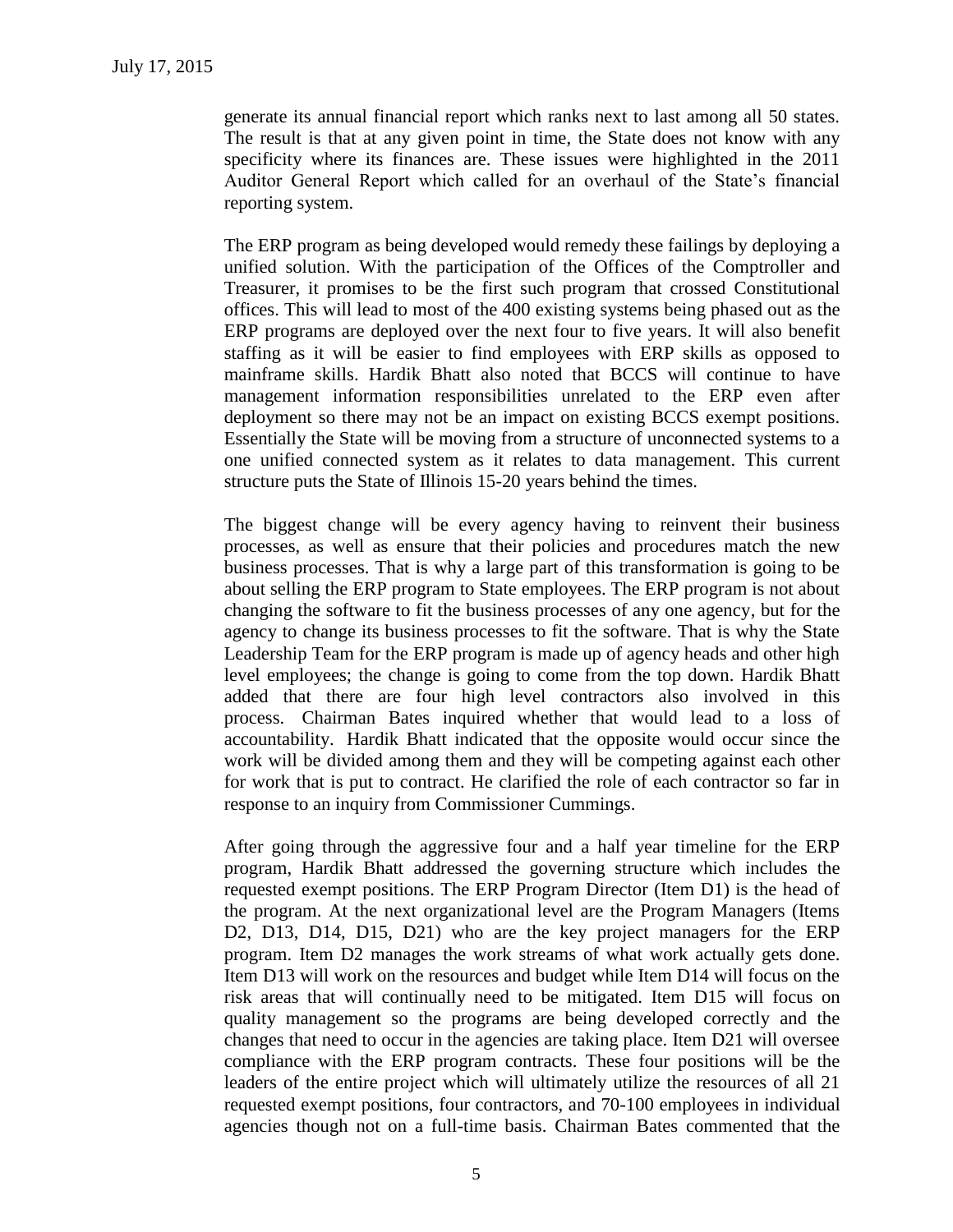presentation certainly indicates the need for the ERP program, but the role of the Commission is, first and foremost, to determine if the positions will qualify for exemption in accordance with the Personnel Code. Hardik Bhatt replied that a majority of the 21 requested positions will have a direct role in how the State does business by changing policies, procedures and processes so they will be playing critical senior level roles.

Hardik Bhatt then explained the roles of the Program Oversight Group, the Steering Committee, and the Advisory Board which will be to ensure the ERP program is moving in the right direction. They will have high level governance responsibility and authority. Going back to the requested positions, Item D19 is a key position because it will lead change enablement. Hardik Bhatt referenced the ten Functional Experts (Items  $D3 - D12$ ) as people who understand their specific functional areas and then uniformly change the business processes across agency lines. These are followed by the three technology leads (Items  $D16 - D18$ ). Chairman Bates inquired if the Functional Experts will be affecting policy change. Hardik Bhatt indicated they would by working on how each of their functional areas gets created. Chairman Bates then inquired where candidates for these functional positions would be coming from. Hardik Bhatt replied that some would be coming from existing personnel in agencies. Hardik Bhatt explained how it is anticipated that post-deployment there would be a need for only nine exempt positions to manage the ERP program. Chairman Bates noted that it will be helpful for it to be determined which of these 21 positions are anticipated to be temporary.

Hardik Bhatt indicated the estimated cost of the ERP program is \$242,000,000.

Chairman Bates described the presentation as very helpful but reiterated that the Commission does not want to stand in the way of implementation of the ERP program but is obligated to follow our statutory mandate. The Commission does not have the discretion to approve exemptions based on the worthiness of the underlying program. The positions must meet the statutory definition.

Commissioner Cummings inquired where the funding was coming for the ERP program. Hardik Bhatt replied that there are several options with the first being part of a capitol program and a fallback being to charge the expense to each agency spread across five years. Commissioner Cummings then asked whether BCCS considered seeking the exemptions as they are needed since it is such a long-term program as opposed to requesting all 21 positions at once. Chairman Bates replied that it appears to be the opposite scenario whereby the ERP program would start with 21 and then scale back over time. Hardik Bhatt concurred with this. Commissioner Cummings expressed her appreciation for the presentation and noted the ambitious nature of the project.

Executive Director Stralka then indicated to the Commissioners that there had been an agreement with the agency that Staff would recommend approval for Item D1 which is the Program Director position while the remaining requests would be continued until the August meeting.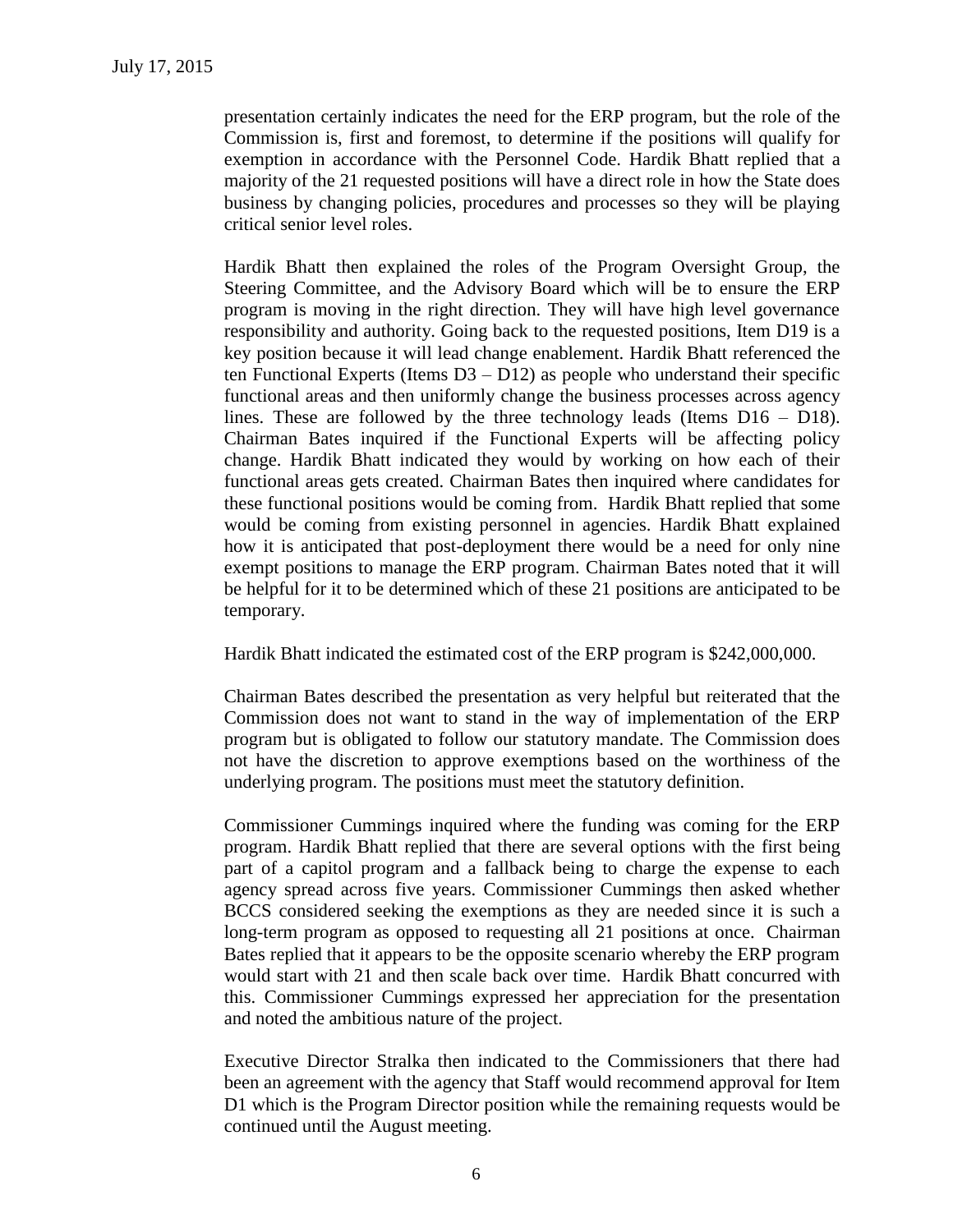It was also the consensus of the Commissioners that the ERP program Presentation to the Civil Service Commission be attached to the Minutes of the meeting.

#### **IT WAS MOVED BY COMMISSIONER CUMMINGS, SECONDED BY COMMISSIONER URLACHER, AND THE MOTION ADOPTED 4-0, TO GRANT THE EXEMPTION REQUEST FOR THE FOLLOWING POSITION:**

**D1: Enterprise Resource Planning (ERP) Program Director (Bureau of Communication and Computer Services [BCCS])**

**IT WAS MOVED BY COMMISSIONER KREY, SECONDED BY COMMISSIONER CUMMINGS, AND THE MOTION ADOPTED 4-0, TO CONTINUE TO AUGUST 21, 2015 THE EXEMPTION REQUESTS FOR THE FOLLOWING POSITIONS:**

- **C: Chief Budget Officer (State Police)**
- **D2: Manager of Work Management Program (BCCS-ERP)**
- **D3: Functional Expert-General Ledger (BCCS-ERP)**
- **D4: Functional Expert-Accounts Receivable (BCCS-ERP)**
- **D5: Functional Expert-Accounts Payable (BCCS-ERP)**
- **D6: Functional Expert-Asset Management (BCCS-ERP)**
- **D7: Functional Expert-Procurement (BCCS-ERP)**
- **D8: Functional Expert-Grants Management (BCCS-ERP)**
- **D9: Functional Expert-Budgeting (BCCS-ERP)**
- **D10: Functional Expert-Personnel (BCCS-ERP)**
- **D11: Functional Expert-Payroll (BCCS-ERP)**
- **D12: Functional Expert-Performance Management (BCCS-ERP)**
- **D13: Manager of Resource Management (BCCS-ERP)**
- **D14: Manager of Issue and Risk Management (BCCS-ERP)**
- **D15: Manager of Technical and Quality Management (BCCS-ERP)**
- **D16: Legacy System Lead (BCCS-ERP)**
- **D17: Development Lead (BCCS-ERP)**
- **D18: Testing Lead (BCCS-ERP)**
- **D19: Manager of Change Management (BCCS-ERP)**
- **D20: Communications Manager (BCCS-ERP)**
- **D21: Manager of Contract and Policy Management (BCCS-ERP)**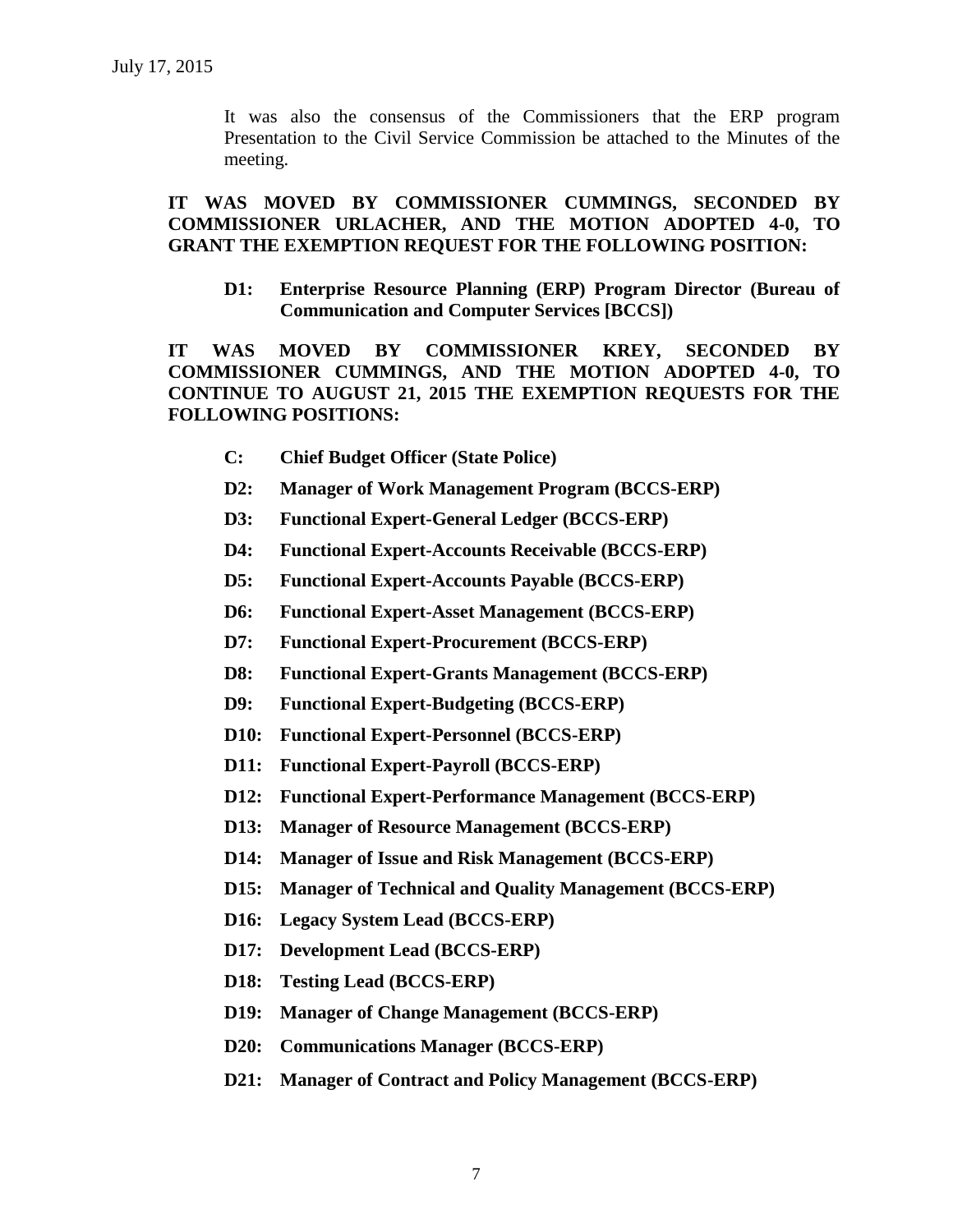### **The following 4d(3) exemption request was granted on July 17, 2015:**

### **D1. Illinois Department of Central Management Services**

| <b>Position Number</b>  | 40070-37-14-000-00-01                                        |
|-------------------------|--------------------------------------------------------------|
| <b>Position Title</b>   | Senior Public Service Administrator                          |
| Bureau/Division         | Bureau of Communication and Computer Services (BCCS)         |
| <b>Functional Title</b> | Enterprise Resource Planning (ERP) Program Director          |
| Incumbent               | Vacant                                                       |
| Supervisor              | Deputy Director/Chief Information Officer who reports to the |
|                         | Assistant Director who reports to the Director               |
| Location                | <b>Cook County</b>                                           |

### **The following 4d(3) exemption requests were continued to August 21, 2015:**

### **C. Illinois State Police – proposed exemption**

| <b>Position Number</b>  | 40070-21-00-930-00-01                             |
|-------------------------|---------------------------------------------------|
| Position Title          | Senior Public Service Administrator               |
| Bureau/Division         | Office of the Director                            |
| <b>Functional Title</b> | <b>Chief Budget Officer</b>                       |
| Incumbent               | Vacant                                            |
| Supervisor              | First Deputy Director who reports to the Director |
| Location                | <b>Sangamon County</b>                            |

### **D2. Illinois Department of Central Management Services**

| 40070-37-14-100-00-01                                         |
|---------------------------------------------------------------|
| Senior Public Service Administrator                           |
| <b>BCCS/Enterprise Resource Planning</b>                      |
| Manager of Work Management Program                            |
| Vacant                                                        |
| ERP Program Director who reports to the Deputy Director/Chief |
| Information Officer who reports to the Assistant Director who |
| reports to the Director                                       |
| <b>Cook County</b>                                            |
|                                                               |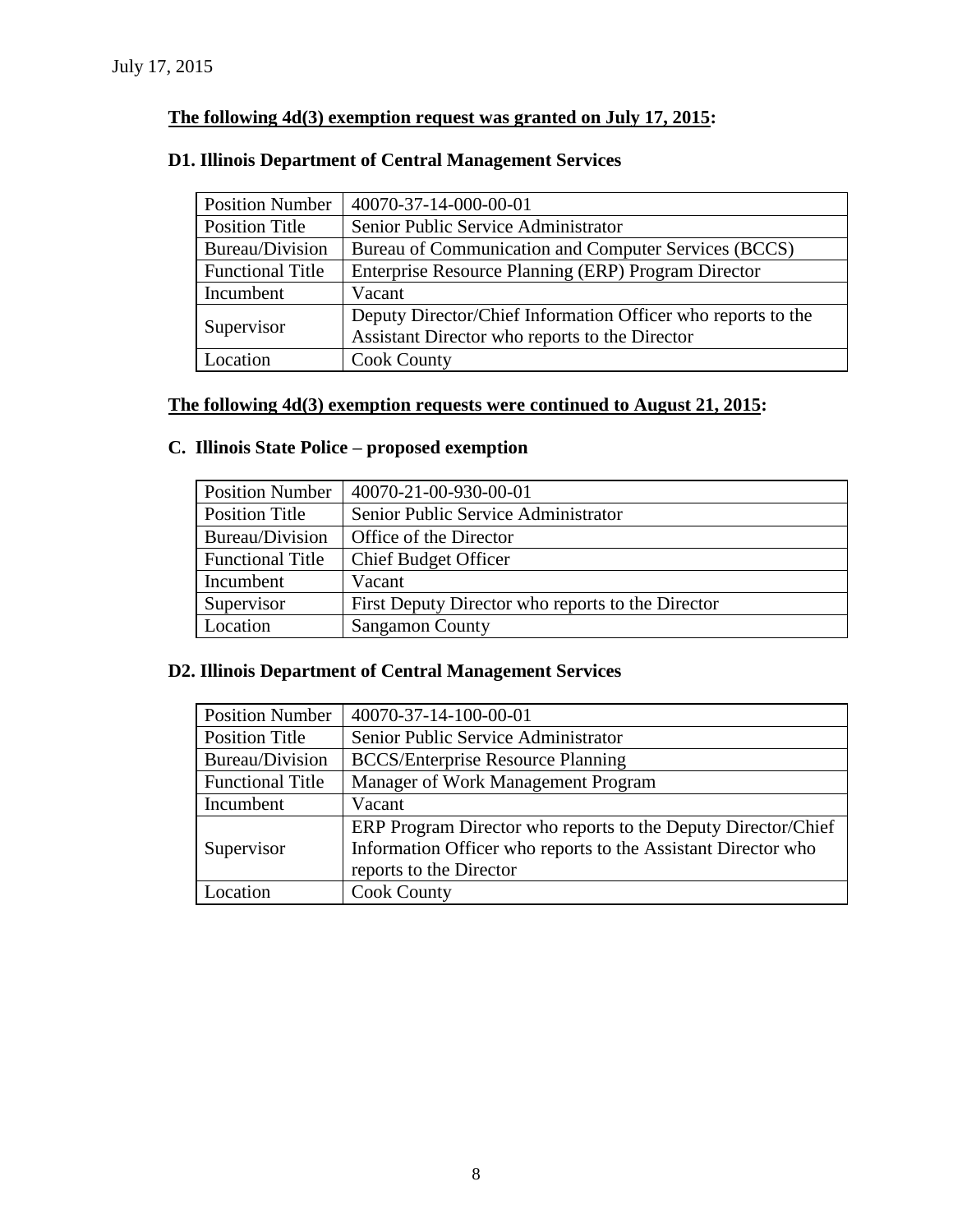| <b>Position Number</b>  | 40070-37-14-100-10-01                                         |
|-------------------------|---------------------------------------------------------------|
| <b>Position Title</b>   | Senior Public Service Administrator                           |
| Bureau/Division         | <b>BCCS/Enterprise Resource Planning</b>                      |
| <b>Functional Title</b> | <b>Functional Expert-General Ledger</b>                       |
| Incumbent               | Vacant                                                        |
| Supervisor              | Manager of Work Management Program who reports to the ERP     |
|                         | Program Director who reports to the Deputy Director/Chief     |
|                         | Information Officer who reports to the Assistant Director who |
|                         | reports to the Director                                       |
| Location                | <b>Sangamon County</b>                                        |

### **D3. Illinois Department of Central Management Services**

### **D4. Illinois Department of Central Management Services**

| <b>Position Number</b>  | 40070-37-14-100-15-01                                         |
|-------------------------|---------------------------------------------------------------|
| <b>Position Title</b>   | Senior Public Service Administrator                           |
| Bureau/Division         | <b>BCCS/Enterprise Resource Planning</b>                      |
| <b>Functional Title</b> | <b>Functional Expert-Accounts Receivable</b>                  |
| Incumbent               | Vacant                                                        |
| Supervisor              | Manager of Work Management Program who reports to the ERP     |
|                         | Program Director who reports to the Deputy Director/Chief     |
|                         | Information Officer who reports to the Assistant Director who |
|                         | reports to the Director                                       |
| ocation                 | <b>Sangamon County</b>                                        |

### **D5. Illinois Department of Central Management Services**

| <b>Position Number</b>  | 40070-37-14-100-20-01                                                                                                                                                                                              |
|-------------------------|--------------------------------------------------------------------------------------------------------------------------------------------------------------------------------------------------------------------|
| <b>Position Title</b>   | Senior Public Service Administrator                                                                                                                                                                                |
| Bureau/Division         | <b>BCCS/Enterprise Resource Planning</b>                                                                                                                                                                           |
| <b>Functional Title</b> | <b>Functional Expert-Accounts Payable</b>                                                                                                                                                                          |
| Incumbent               | Vacant                                                                                                                                                                                                             |
| Supervisor              | Manager of Work Management Program who reports to the ERP<br>Program Director who reports to the Deputy Director/Chief<br>Information Officer who reports to the Assistant Director who<br>reports to the Director |
| Location                | <b>Sangamon County</b>                                                                                                                                                                                             |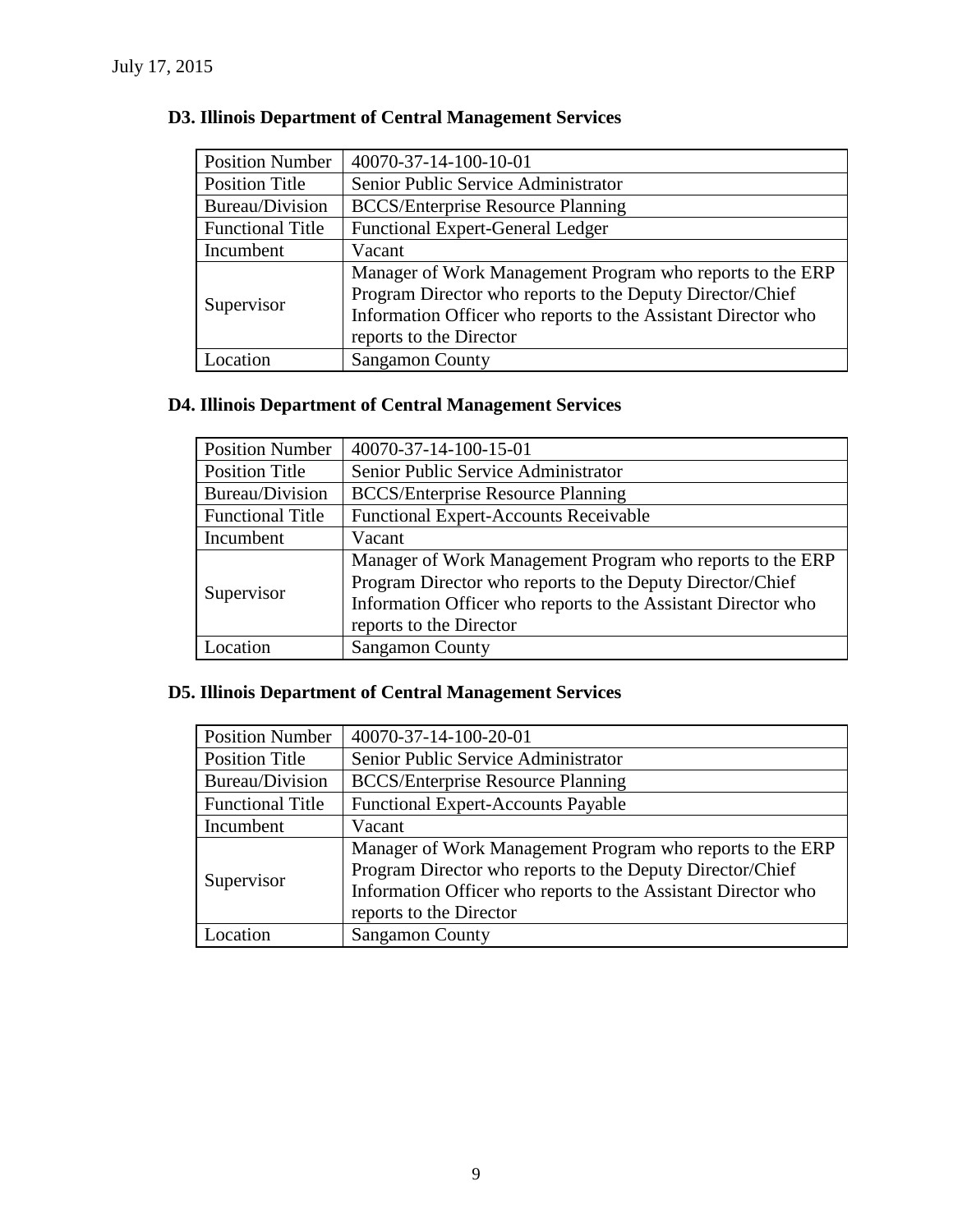| <b>Position Number</b>  | 40070-37-14-100-30-01                                         |
|-------------------------|---------------------------------------------------------------|
| <b>Position Title</b>   | Senior Public Service Administrator                           |
| Bureau/Division         | <b>BCCS/Enterprise Resource Planning</b>                      |
| <b>Functional Title</b> | <b>Functional Expert-Asset Management</b>                     |
| Incumbent               | Vacant                                                        |
| Supervisor              | Manager of Work Management Program who reports to the ERP     |
|                         | Program Director who reports to the Deputy Director/Chief     |
|                         | Information Officer who reports to the Assistant Director who |
|                         | reports to the Director                                       |
| Location                | <b>Sangamon County</b>                                        |

### **D6. Illinois Department of Central Management Services**

# **D7. Illinois Department of Central Management Services**

| <b>Position Number</b>  | 40070-37-14-100-40-01                                         |
|-------------------------|---------------------------------------------------------------|
| <b>Position Title</b>   | Senior Public Service Administrator                           |
| Bureau/Division         | <b>BCCS/Enterprise Resource Planning</b>                      |
| <b>Functional Title</b> | <b>Functional Expert-Procurement</b>                          |
| Incumbent               | Vacant                                                        |
| Supervisor              | Manager of Work Management Program who reports to the ERP     |
|                         | Program Director who reports to the Deputy Director/Chief     |
|                         | Information Officer who reports to the Assistant Director who |
|                         | reports to the Director                                       |
| ocation                 | <b>Sangamon County</b>                                        |

### **D8. Illinois Department of Central Management Services**

| <b>Position Number</b>  | 40070-37-14-100-50-01                                                                                                                                                                                              |
|-------------------------|--------------------------------------------------------------------------------------------------------------------------------------------------------------------------------------------------------------------|
| <b>Position Title</b>   | Senior Public Service Administrator                                                                                                                                                                                |
| Bureau/Division         | <b>BCCS/Enterprise Resource Planning</b>                                                                                                                                                                           |
| <b>Functional Title</b> | <b>Functional Expert–Grants Management</b>                                                                                                                                                                         |
| Incumbent               | Vacant                                                                                                                                                                                                             |
| Supervisor              | Manager of Work Management Program who reports to the ERP<br>Program Director who reports to the Deputy Director/Chief<br>Information Officer who reports to the Assistant Director who<br>reports to the Director |
| Location                | <b>Sangamon County</b>                                                                                                                                                                                             |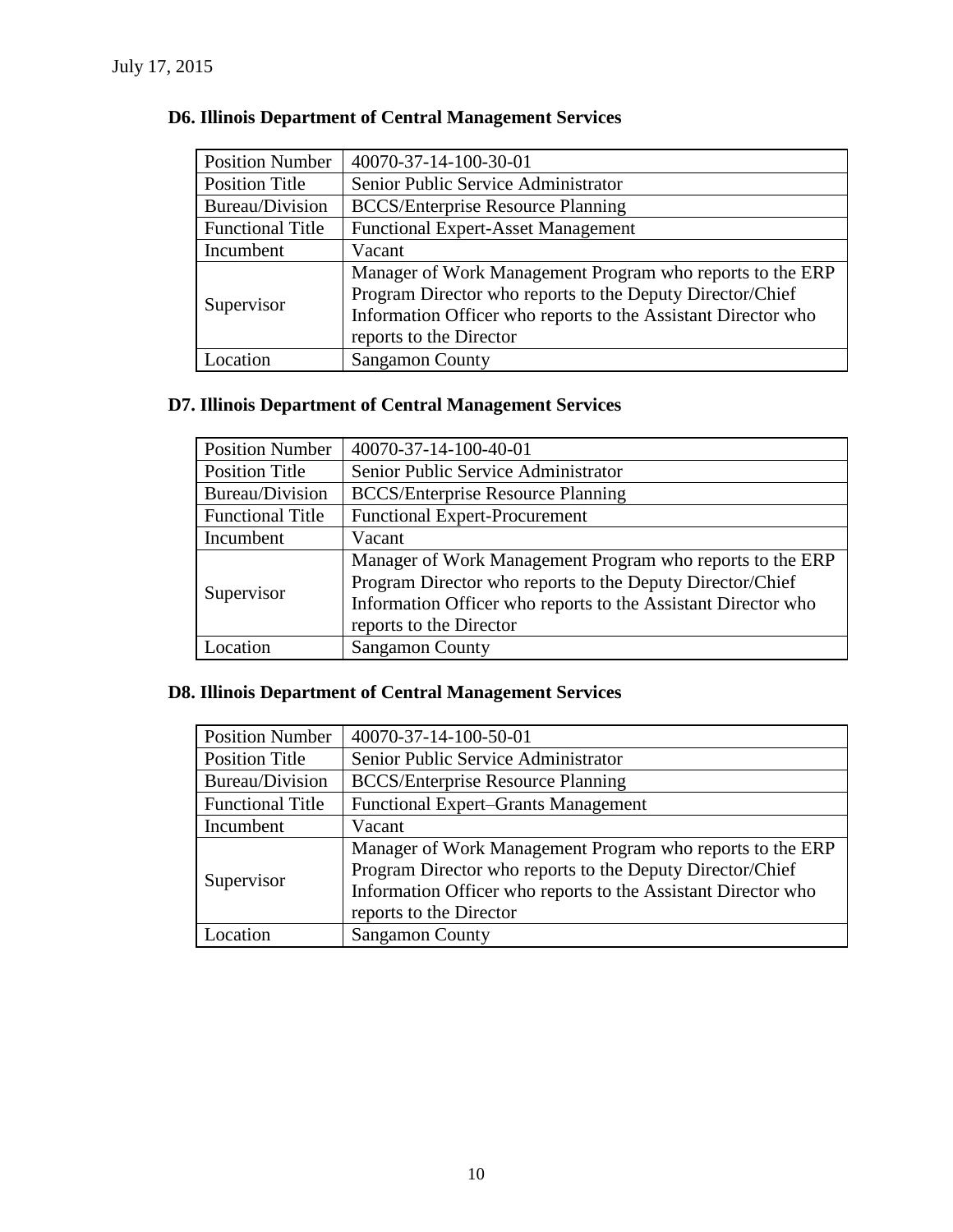| <b>Position Number</b>  | 40070-37-14-100-60-01                                         |
|-------------------------|---------------------------------------------------------------|
| Position Title          | Senior Public Service Administrator                           |
| Bureau/Division         | <b>BCCS/Enterprise Resource Planning</b>                      |
| <b>Functional Title</b> | <b>Functional Expert-Budgeting</b>                            |
| Incumbent               | Vacant                                                        |
| Supervisor              | Manager of Work Management Program who reports to the ERP     |
|                         | Program Director who reports to the Deputy Director/Chief     |
|                         | Information Officer who reports to the Assistant Director who |
|                         | reports to the Director                                       |
| Location                | <b>Sangamon County</b>                                        |

### **D9. Illinois Department of Central Management Services**

### **D10. Illinois Department of Central Management Services**

| <b>Position Number</b>  | 40070-37-14-100-70-01                                         |
|-------------------------|---------------------------------------------------------------|
| <b>Position Title</b>   | Senior Public Service Administrator                           |
| Bureau/Division         | <b>BCCS/Enterprise Resource Planning</b>                      |
| <b>Functional Title</b> | <b>Functional Expert-Personnel</b>                            |
| Incumbent               | Vacant                                                        |
| Supervisor              | Manager of Work Management Program who reports to the ERP     |
|                         | Program Director who reports to the Deputy Director/Chief     |
|                         | Information Officer who reports to the Assistant Director who |
|                         | reports to the Director                                       |
| .ocation                | <b>Sangamon County</b>                                        |

## **D11. Illinois Department of Central Management Services**

| <b>Position Number</b>  | 40070-37-14-100-80-01                                         |  |  |  |
|-------------------------|---------------------------------------------------------------|--|--|--|
| <b>Position Title</b>   | Senior Public Service Administrator                           |  |  |  |
| Bureau/Division         | <b>BCCS/Enterprise Resource Planning</b>                      |  |  |  |
| <b>Functional Title</b> | <b>Functional Expert-Payroll</b>                              |  |  |  |
| Incumbent               | Vacant                                                        |  |  |  |
| Supervisor              | Manager of Work Management Program who reports to the ERP     |  |  |  |
|                         | Program Director who reports to the Deputy Director/Chief     |  |  |  |
|                         | Information Officer who reports to the Assistant Director who |  |  |  |
|                         | reports to the Director                                       |  |  |  |
| ocation                 | <b>Sangamon County</b>                                        |  |  |  |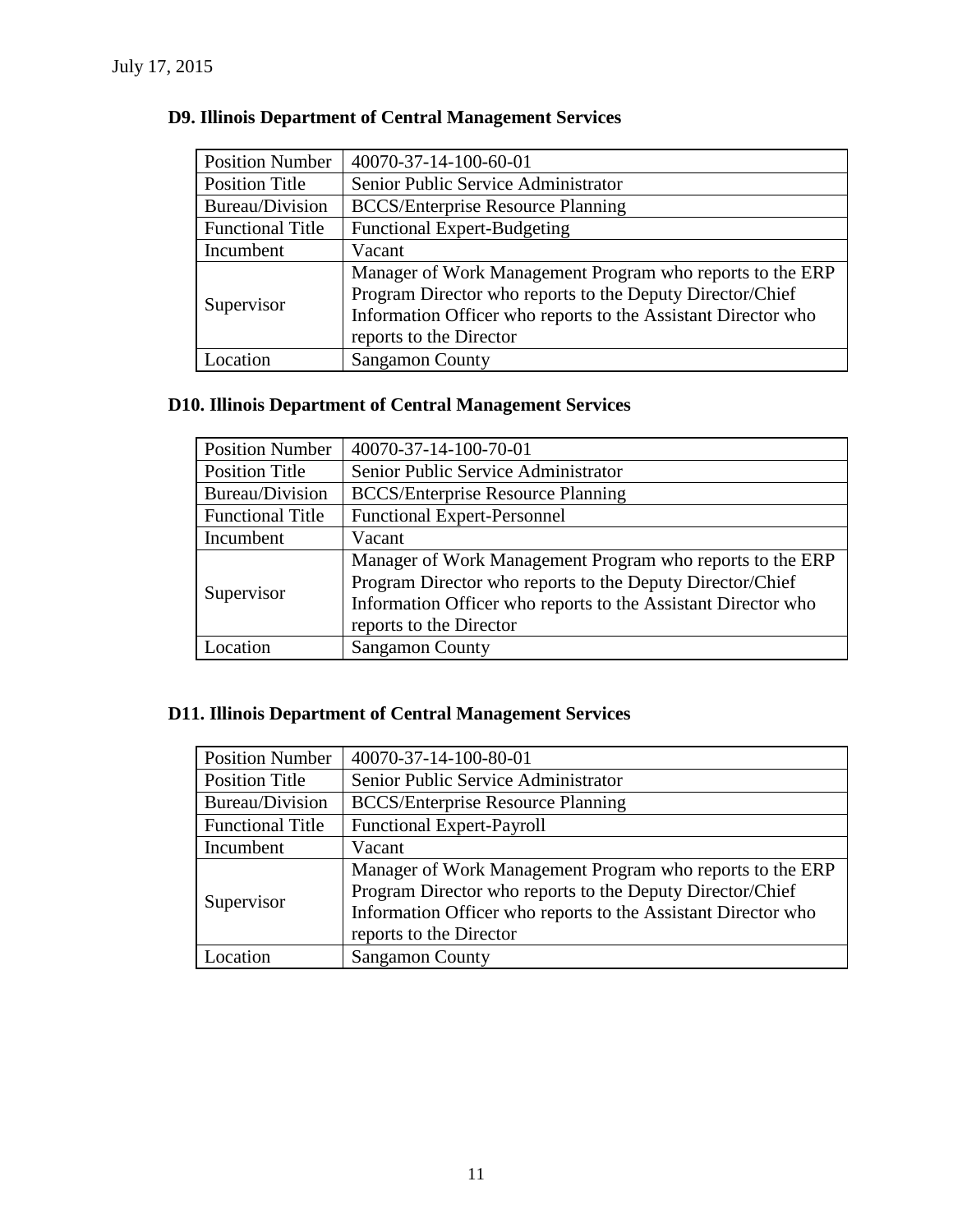| <b>Position Number</b>  | 40070-37-14-100-90-01                                         |  |  |  |
|-------------------------|---------------------------------------------------------------|--|--|--|
| <b>Position Title</b>   | Senior Public Service Administrator                           |  |  |  |
| Bureau/Division         | <b>BCCS/Enterprise Resource Planning</b>                      |  |  |  |
| <b>Functional Title</b> | Functional Expert – Performance Management                    |  |  |  |
| Incumbent               | Vacant                                                        |  |  |  |
| Supervisor              | Manager of Work Management Program who reports to the ERP     |  |  |  |
|                         | Program Director who reports to the Deputy Director/Chief     |  |  |  |
|                         | Information Officer who reports to the Assistant Director who |  |  |  |
|                         | reports to the Director                                       |  |  |  |
| Location                | <b>Sangamon County</b>                                        |  |  |  |

### **D12. Illinois Department of Central Management Services**

### **D13. Illinois Department of Central Management Services**

| <b>Position Number</b>  | 40070-37-14-200-00-01                                         |  |  |  |
|-------------------------|---------------------------------------------------------------|--|--|--|
| <b>Position Title</b>   | Senior Public Service Administrator                           |  |  |  |
| Bureau/Division         | <b>BCCS/Enterprise Resource Planning</b>                      |  |  |  |
| <b>Functional Title</b> | Manager of Resource Management                                |  |  |  |
| Incumbent               | Vacant                                                        |  |  |  |
|                         | ERP Program Director who reports to the Deputy Director/Chief |  |  |  |
| Supervisor              | Information Officer who reports to the Assistant Director who |  |  |  |
|                         | reports to the Director                                       |  |  |  |
| Location                | <b>Cook County</b>                                            |  |  |  |

## **D14. Illinois Department of Central Management Services**

| 40070-37-14-300-00-01                                         |  |  |
|---------------------------------------------------------------|--|--|
| Senior Public Service Administrator                           |  |  |
| <b>BCCS/Enterprise Resource Planning</b>                      |  |  |
| Manager of Issue and Risk Management                          |  |  |
| Vacant                                                        |  |  |
| ERP Program Director who reports to the Deputy Director/Chief |  |  |
| Information Officer who reports to the Assistant Director who |  |  |
| reports to the Director                                       |  |  |
| <b>Sangamon County</b>                                        |  |  |
|                                                               |  |  |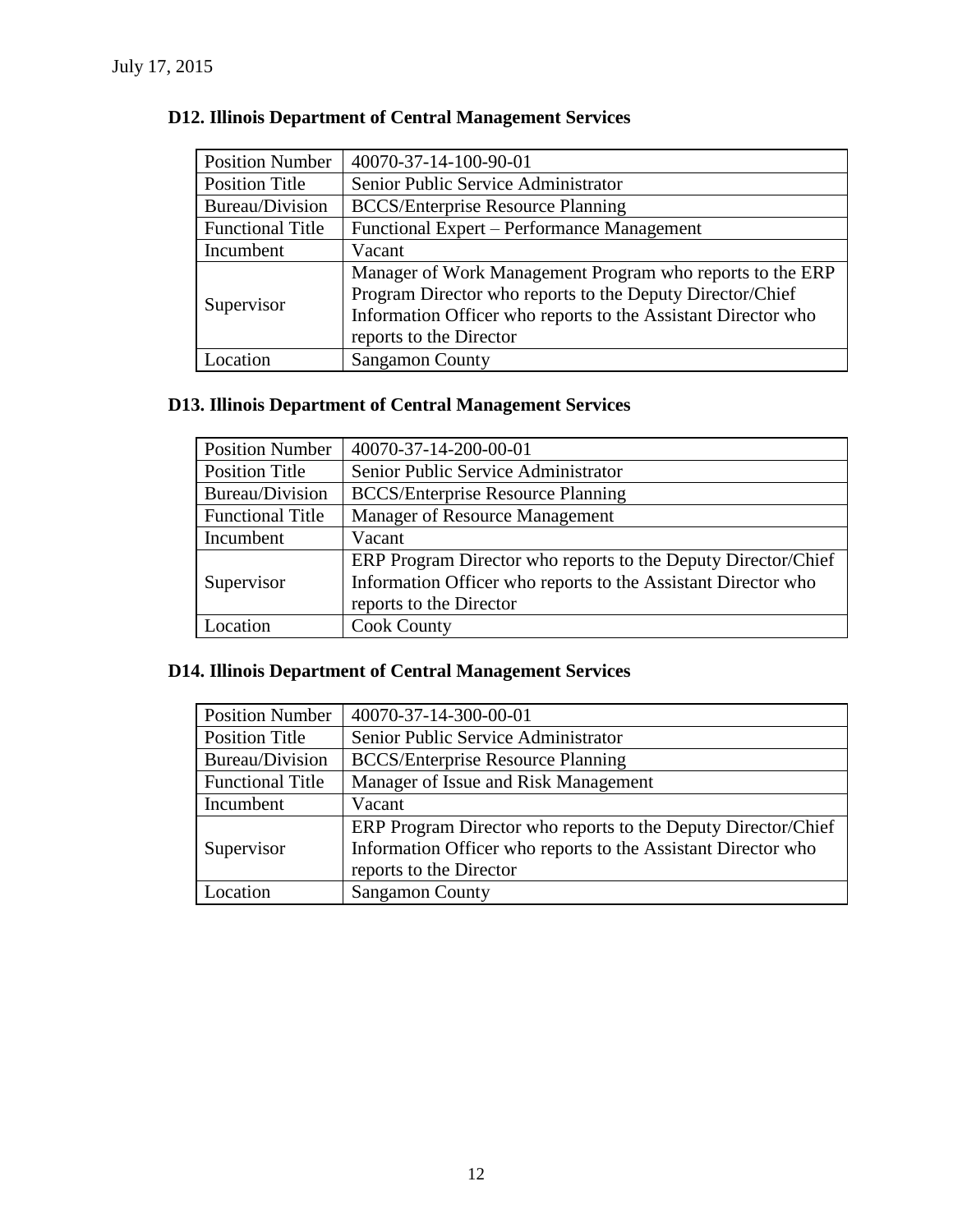| <b>Position Number</b>  | 40070-37-14-400-00-01                                         |  |  |  |
|-------------------------|---------------------------------------------------------------|--|--|--|
| <b>Position Title</b>   | Senior Public Service Administrator                           |  |  |  |
| Bureau/Division         | <b>BCCS/Enterprise Resource Planning</b>                      |  |  |  |
| <b>Functional Title</b> | Manager of Technical and Quality Management                   |  |  |  |
| Incumbent               | Vacant                                                        |  |  |  |
|                         | ERP Program Director who reports to the Deputy Director/Chief |  |  |  |
| Supervisor              | Information Officer who reports to the Assistant Director who |  |  |  |
|                         | reports to the Director                                       |  |  |  |
| Location                | <b>Cook County</b>                                            |  |  |  |

### **D15. Illinois Department of Central Management Services**

### **D16. Illinois Department of Central Management Services**

| <b>Position Number</b>  | 40070-37-14-400-10-01                                           |  |  |  |
|-------------------------|-----------------------------------------------------------------|--|--|--|
| <b>Position Title</b>   | Senior Public Service Administrator                             |  |  |  |
| Bureau/Division         | <b>BCCS/Enterprise Resource Planning</b>                        |  |  |  |
| <b>Functional Title</b> | Legacy System Lead                                              |  |  |  |
| Incumbent               | Vacant                                                          |  |  |  |
| Supervisor              | Manager of Technical and Quality Management who reports to      |  |  |  |
|                         | the ERP Program Director who reports to the Deputy              |  |  |  |
|                         | Director/Chief Information Officer who reports to the Assistant |  |  |  |
|                         | Director who reports to the Director                            |  |  |  |
| .ocation                | <b>Sangamon County</b>                                          |  |  |  |

## **D17. Illinois Department of Central Management Services**

| <b>Position Number</b>  | 40070-37-14-400-20-01                                           |  |  |
|-------------------------|-----------------------------------------------------------------|--|--|
| <b>Position Title</b>   | Senior Public Service Administrator                             |  |  |
| Bureau/Division         | <b>BCCS/Enterprise Resource Planning</b>                        |  |  |
| <b>Functional Title</b> | Development Lead                                                |  |  |
| Incumbent               | Vacant                                                          |  |  |
| Supervisor              | Manager of Technical and Quality Management who reports to      |  |  |
|                         | the ERP Program Director who reports to the Deputy              |  |  |
|                         | Director/Chief Information Officer who reports to the Assistant |  |  |
|                         | Director who reports to the Director                            |  |  |
| Location                | <b>Sangamon County</b>                                          |  |  |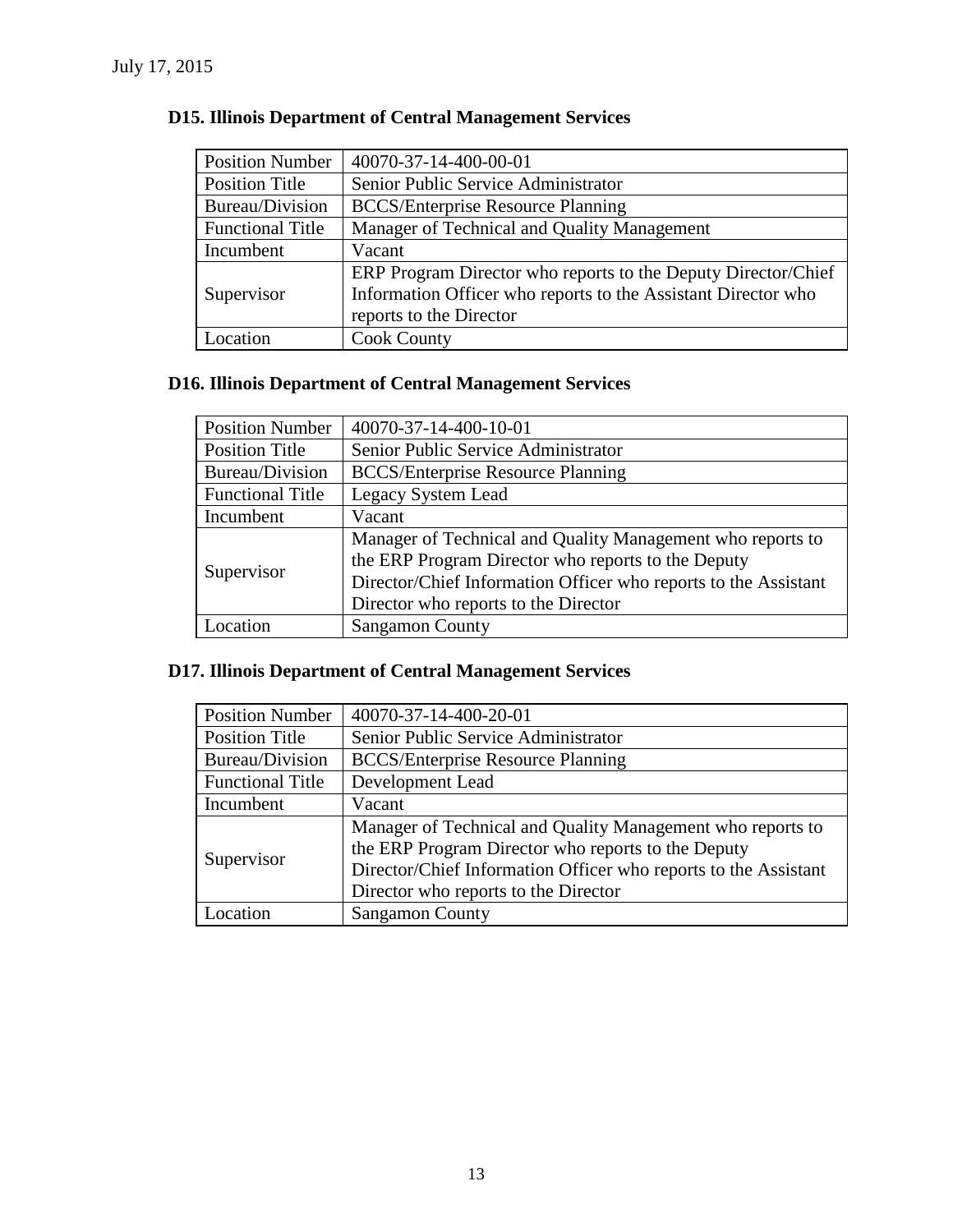| <b>Position Number</b>  | 40070-37-14-400-30-01                                           |  |  |  |
|-------------------------|-----------------------------------------------------------------|--|--|--|
| <b>Position Title</b>   | Senior Public Service Administrator                             |  |  |  |
| Bureau/Division         | <b>BCCS/Enterprise Resource Planning</b>                        |  |  |  |
| <b>Functional Title</b> | <b>Testing Lead</b>                                             |  |  |  |
| Incumbent               | Vacant                                                          |  |  |  |
| Supervisor              | Manager of Technical and Quality Management who reports to      |  |  |  |
|                         | the ERP Program Director who reports to the Deputy              |  |  |  |
|                         | Director/Chief Information Officer who reports to the Assistant |  |  |  |
|                         | Director who reports to the Director                            |  |  |  |
| Location                | <b>Sangamon County</b>                                          |  |  |  |

### **D18. Illinois Department of Central Management Services**

### **D19. Illinois Department of Central Management Services**

| <b>Position Number</b>  | 40070-37-14-500-00-01                                         |  |  |  |
|-------------------------|---------------------------------------------------------------|--|--|--|
| <b>Position Title</b>   | Senior Public Service Administrator                           |  |  |  |
| Bureau/Division         | <b>BCCS/Enterprise Resource Planning</b>                      |  |  |  |
| <b>Functional Title</b> | Manager of Change Management                                  |  |  |  |
| Incumbent               | Vacant                                                        |  |  |  |
|                         | ERP Program Director who reports to the Deputy Director/Chief |  |  |  |
| Supervisor              | Information Officer who reports to the Assistant Director who |  |  |  |
|                         | reports to the Director                                       |  |  |  |
| Location                | <b>Sangamon County</b>                                        |  |  |  |

### **D20. Illinois Department of Central Management Services**

| <b>Position Number</b>  | 40070-37-14-500-10-01                                         |  |  |
|-------------------------|---------------------------------------------------------------|--|--|
| <b>Position Title</b>   | Senior Public Service Administrator                           |  |  |
| Bureau/Division         | <b>BCCS/Enterprise Resource Planning</b>                      |  |  |
| <b>Functional Title</b> | <b>Communications Manager</b>                                 |  |  |
| Incumbent               | Vacant                                                        |  |  |
| Supervisor              | Manager of Change Management who reports to the ERP           |  |  |
|                         | Program Director who reports to the Deputy Director/Chief     |  |  |
|                         | Information Officer who reports to the Assistant Director who |  |  |
|                         | reports to the Director                                       |  |  |
| Location                | <b>Sangamon County</b>                                        |  |  |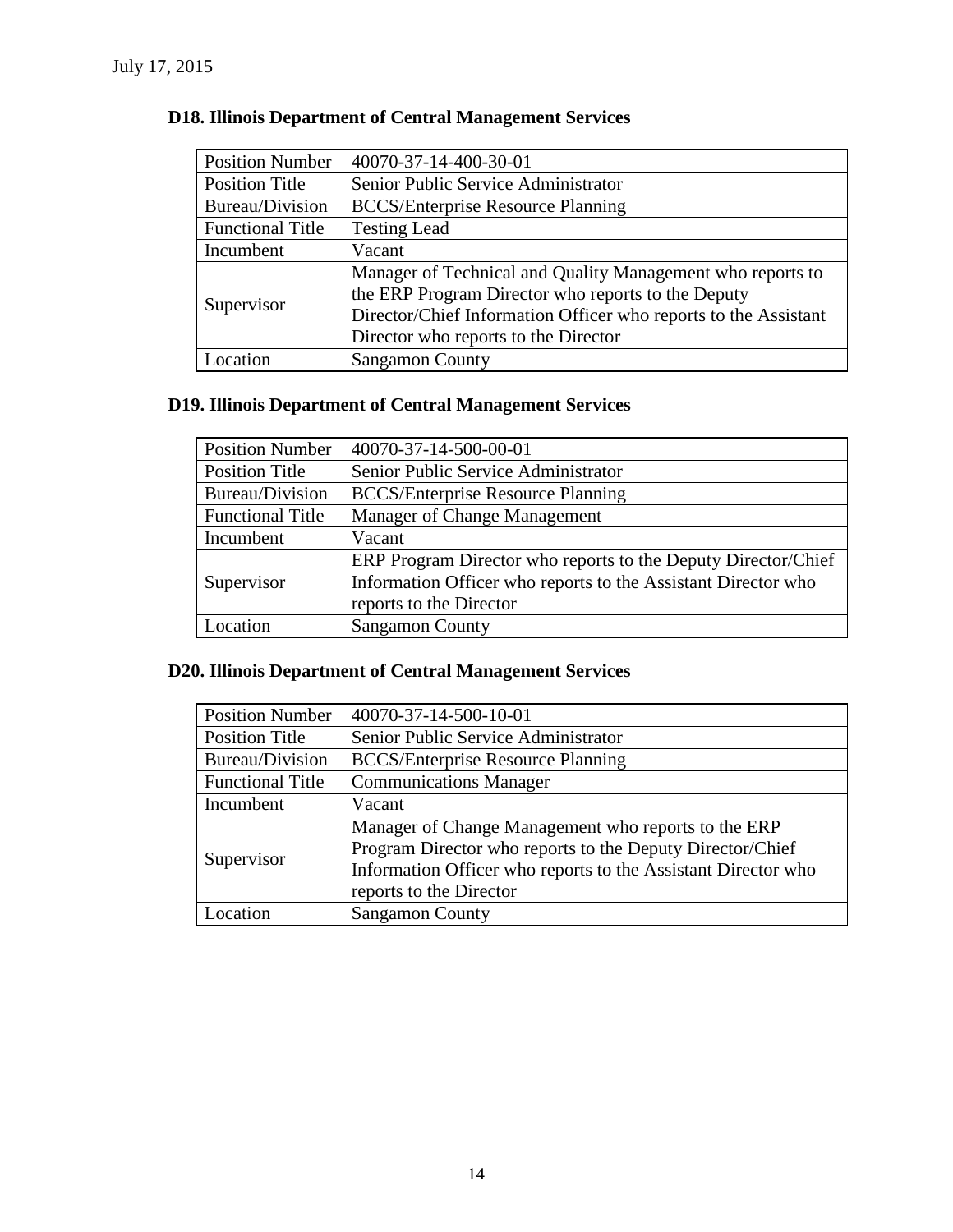| <b>Position Number</b>  | 40070-37-14-600-00-01                                         |  |  |  |
|-------------------------|---------------------------------------------------------------|--|--|--|
| <b>Position Title</b>   | Senior Public Service Administrator                           |  |  |  |
| Bureau/Division         | <b>BCCS/Enterprise Resource Planning</b>                      |  |  |  |
| <b>Functional Title</b> | Manager of Contract and Policy Management                     |  |  |  |
| Incumbent               | Vacant                                                        |  |  |  |
|                         | ERP Program Director who reports to the Deputy Director/Chief |  |  |  |
| Supervisor              | Information Officer who reports to the Assistant Director who |  |  |  |
|                         | reports to the Director                                       |  |  |  |
| Location                | <b>Cook County</b>                                            |  |  |  |

#### **D21. Illinois Department of Central Management Services**

### VI. CLASS SPECIFICATIONS

### **A. Governing Rule – Section 1.45 Classification Plan**

The Commission will review the class specifications requiring Commission approval under the Classification Plan and will approve those that meet the requirements of the Personnel Code and Personnel Rules and conform to the following accepted principles of position classification:

- a) The specifications are descriptive of the work being done or that will be done;
- b) Identifiable differentials are set forth among classes that are sufficiently significant to permit the assignment of individual positions to the appropriate class;
- c) Reasonable career promotional opportunities are provided;
- d) The specifications provide a reasonable and valid basis for selection screening by merit examinations;
- e) All requirements of the positions are consistent with classes similar in difficulty, complexity and nature of work.

The following class title was submitted for creation by the Director of the Illinois Department of Central Management Services (CMS):

### **B. Public Safety Drug Screening Specialist**

Staff Analysis: Assistant Executive Director Andrew Barris explained that the creation of the new class was agreed to through the collective bargaining process and the new class was more in line with the guidelines for class specification as set forth in the Rules of the Civil Service Commission by identifying and distinguishing the class' duties and responsibilities as compared to the generically written Administrative Assistant II class.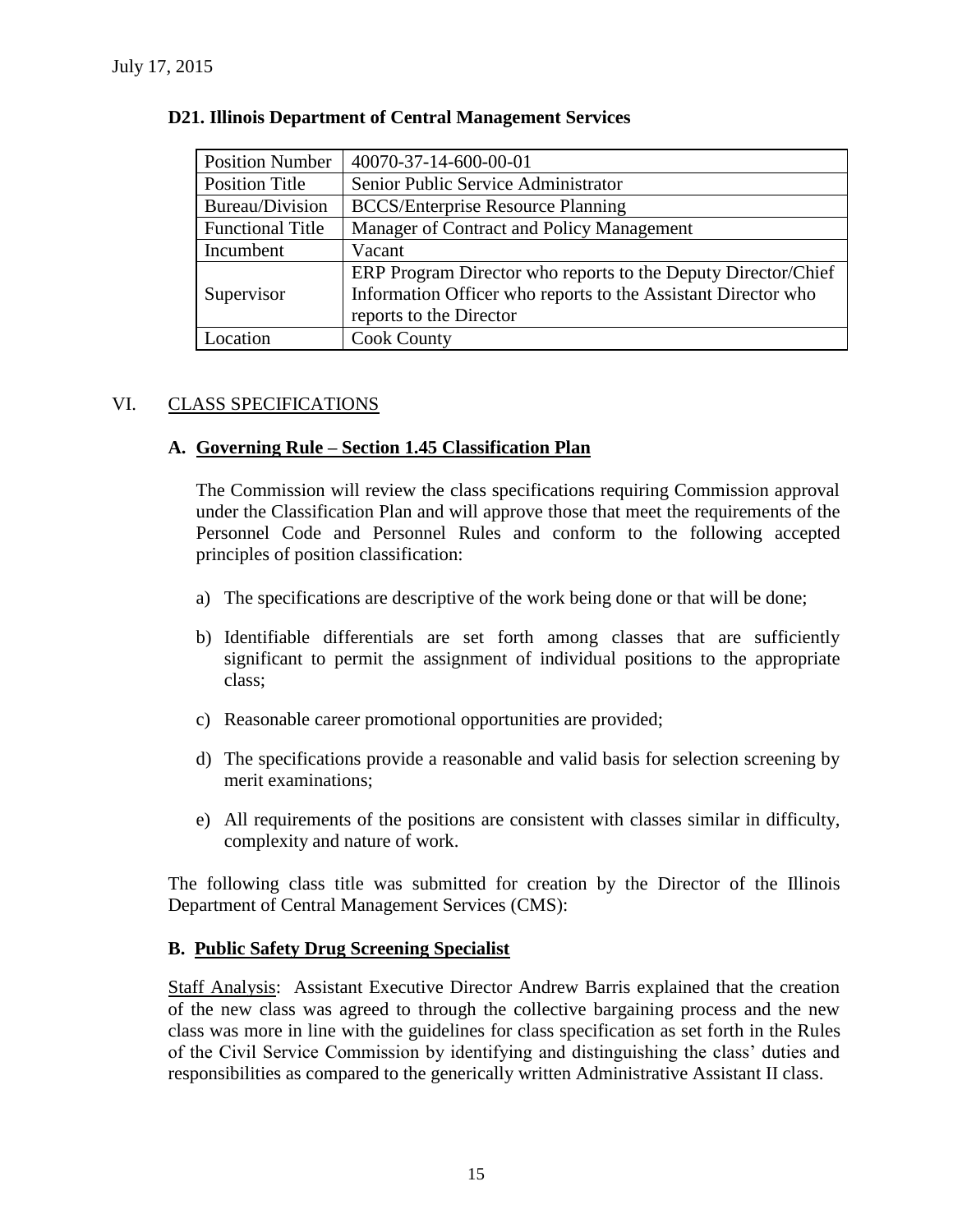**IT WAS MOVED BY COMMISSIONER CUMMINGS, SECONDED BY COMMISSIONER URLACHER, AND THE MOTION ADOPTED 4-0 TO APPROVE THE CREATION OF THE FOLLOWING CLASS TITLE TO BE EFFECTIVE AUGUST 1, 2015:**

**B. Public Safety Drug Screening Specialist**

**IT WAS MOVED BY COMMISSIONER CUMMINGS, SECONDED BY COMMISSIONER KREY, AND THE MOTION ADOPTED 4-0 TO DISAPPROVE ANY CLASS SPECIFICATIONS RECEIVED BY THE COMMISSION NOT CONTAINED IN THIS REPORT TO ALLOW ADEQUATE STUDY.** 

#### VII. MOTION TO CLOSE A PORTION OF THE MEETING

**IT WAS MOVED BY COMMISSIONER URLACHER, SECONDED BY COMMISSIONER KREY, AND BY ROLL CALL VOTE THE MOTION ADOPTED 4-0 TO CLOSE A PORTION OF THE MEETING PURSUANT TO SUBSECTIONS 2(c)(1), 2(c)(4), AND 2(c)(11) OF THE OPEN MEETINGS ACT.**

| <b>BATES</b> | YES | <b>CUMMINGS</b> | YES. |
|--------------|-----|-----------------|------|
| <b>KREY</b>  | YES | <b>URLACHER</b> | YES. |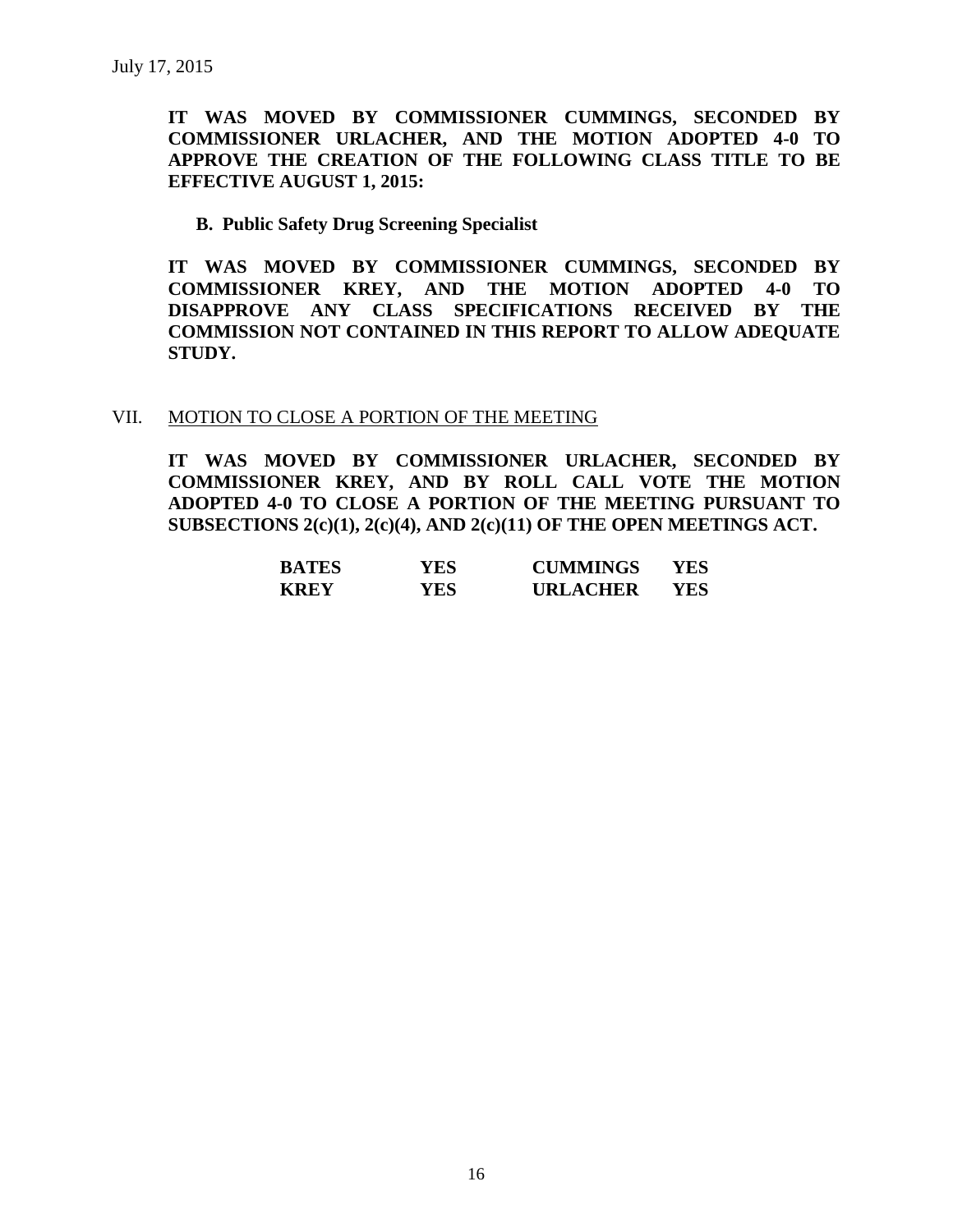#### VIII. RECONVENE THE OPEN MEETING

Upon due and proper notice the regular open meeting of the Illinois Civil Service Commission was reconvened at 160 North LaSalle Street, Suite S-901, Chicago, Illinois at 11:37 a.m.

#### PRESENT

Fredrick H. Bates, Chairman; Anita M. Cummings, Susan Moylan Krey, and Casey Urlacher, Commissioners; Daniel Stralka, Executive Director; and Andrew Barris, Assistant Executive Director.

#### IX. NON-MERIT APPOINTMENT REPORT

The Personnel Code permits non-merit appointments for a limited period of time, i.e., emergency appointments shall not exceed 60 days and shall not be renewed, and positions shall not be filled on a temporary or provisional basis for more than six months out of any twelve-month period. Consecutive non-merit appointments are not violative of the Code; however, they do present a possible evasion of merit principles and should be monitored. Set forth below is the number of consecutive non-merit appointments made by each department.

| Agency                                | 5/31/15        | 6/30/15      | 6/30/14                     |
|---------------------------------------|----------------|--------------|-----------------------------|
| Aging                                 | 0              | $\mathbf 0$  | $\mathcal{D}_{\mathcal{L}}$ |
| <b>Central Management Services</b>    | $\mathfrak{D}$ |              | 6                           |
| <b>Children and Family Services</b>   | 3              | $\mathbf{2}$ | 6                           |
| Corrections                           |                | 0            |                             |
| <b>Criminal Justice Authority</b>     |                | 0            |                             |
| <b>Healthcare and Family Services</b> | 3              | 3            | 10                          |
| <b>Historic Preservation Agency</b>   |                | 0            | 5                           |
| Human Rights                          |                | O            |                             |
| <b>Human Services</b>                 | 8              | 4            |                             |
| Insurance                             |                | 0            |                             |
| Juvenile Justice                      |                | 0            |                             |
| <b>Natural Resources</b>              | 3              | $\mathbf 0$  | 28                          |
| Revenue                               | 6              | 7            | 3                           |
| <b>State Retirement Systems</b>       | 4              | 5            | 3                           |
| Veterans' Affairs                     |                | 0            |                             |
| <b>Totals</b>                         | 29             | 22           | 73                          |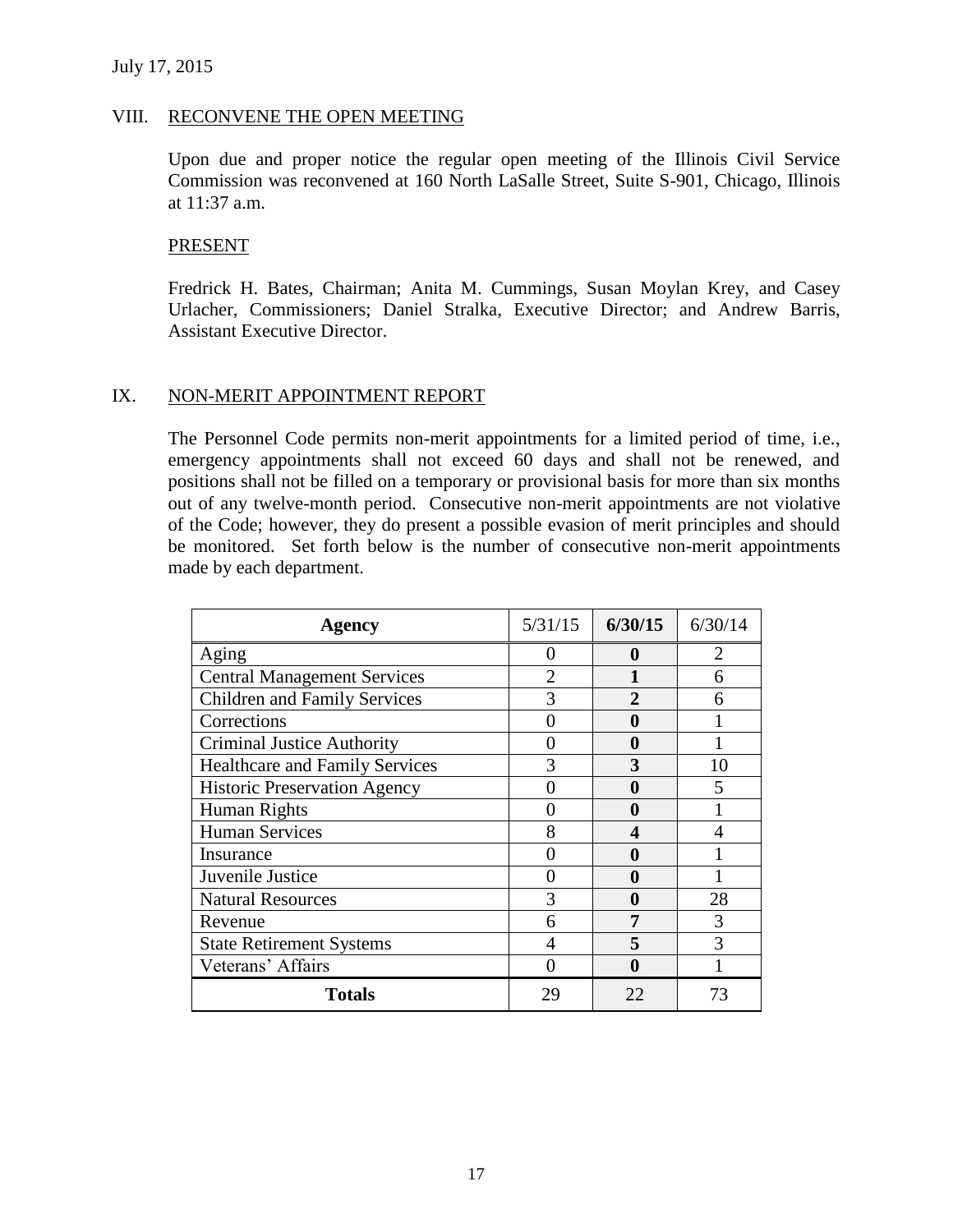July 17, 2015

#### X. INTERLOCUTORY APPEAL

#### **DA-37-15**

|          | Employee    Mary Alice Stouffe                                                                  | <b>Appeal Date</b>       | 3/10/15                                                            |
|----------|-------------------------------------------------------------------------------------------------|--------------------------|--------------------------------------------------------------------|
| Agency   | <b>Human Services</b>                                                                           | <b>Decision Date</b>     | 7/06/15                                                            |
| Type     | Discharge                                                                                       | ALJ                      | <b>Andrew Barris</b>                                               |
| Issue(s) | Motion To Dismiss filed for<br>non-compliance with<br><b>Personnel Rules Section</b><br>302.705 | Proposal for<br>Decision | Motion to Dismiss granted<br>subject to approval of<br>Commission. |

**IT WAS MOVED BY COMMISSIONER KREY, SECONDED BY COMMISSIONER CUMMINGS, AND BY ROLL CALL VOTE OF 4-0 THE MOTION ADOPTED TO AFFIRM AND ADOPT THE PROPOSAL FOR DECISION OF THE ADMINISTRATIVE LAW JUDGE TO GRANT THE MOTION TO DISMISS BECAUSE THE ILLINOIS DEPARTMENT OF HUMAN SERVICES DID NOT COMPLY WITH SECTION 302.705 OF THE PERSONNEL RULES.**

| <b>BATES</b> | YES. | <b>CUMMINGS</b> | YES. |
|--------------|------|-----------------|------|
| <b>KREY</b>  | YES. | <b>URLACHER</b> | YES  |

#### XI. PUBLICLY ANNOUNCED DECISIONS RESULTING FROM APPEALS

**DA-7-15**

| Employee    | Josie Day            | Appeal Date         | 7/28/14           |
|-------------|----------------------|---------------------|-------------------|
| Agency      | Juvenile Justice     | Decision Date       | 7/02/15           |
| Appeal Type | Discharge            | <b>Proposal for</b> | Discharge upheld. |
| AL.         | <b>Andrew Barris</b> | Decision            |                   |

**IT WAS MOVED BY COMMISSIONER CUMMINGS, SECONDED BY COMMISSIONER KREY, AND BY ROLL CALL VOTE OF 4-0 THE MOTION ADOPTED TO AFFIRM AND ADOPT THE PROPOSAL FOR DECISION OF THE ADMINISTRATIVE LAW JUDGE TO UPHOLD THE DISCHARGE FOR THE REASONS SET FORTH IN THE PROPOSAL FOR DECISION DATED JULY 2, 2015.**

| <b>BATES</b> | YES | <b>CUMMINGS</b> | YES |
|--------------|-----|-----------------|-----|
| <b>KREY</b>  | YES | <b>URLACHER</b> | YES |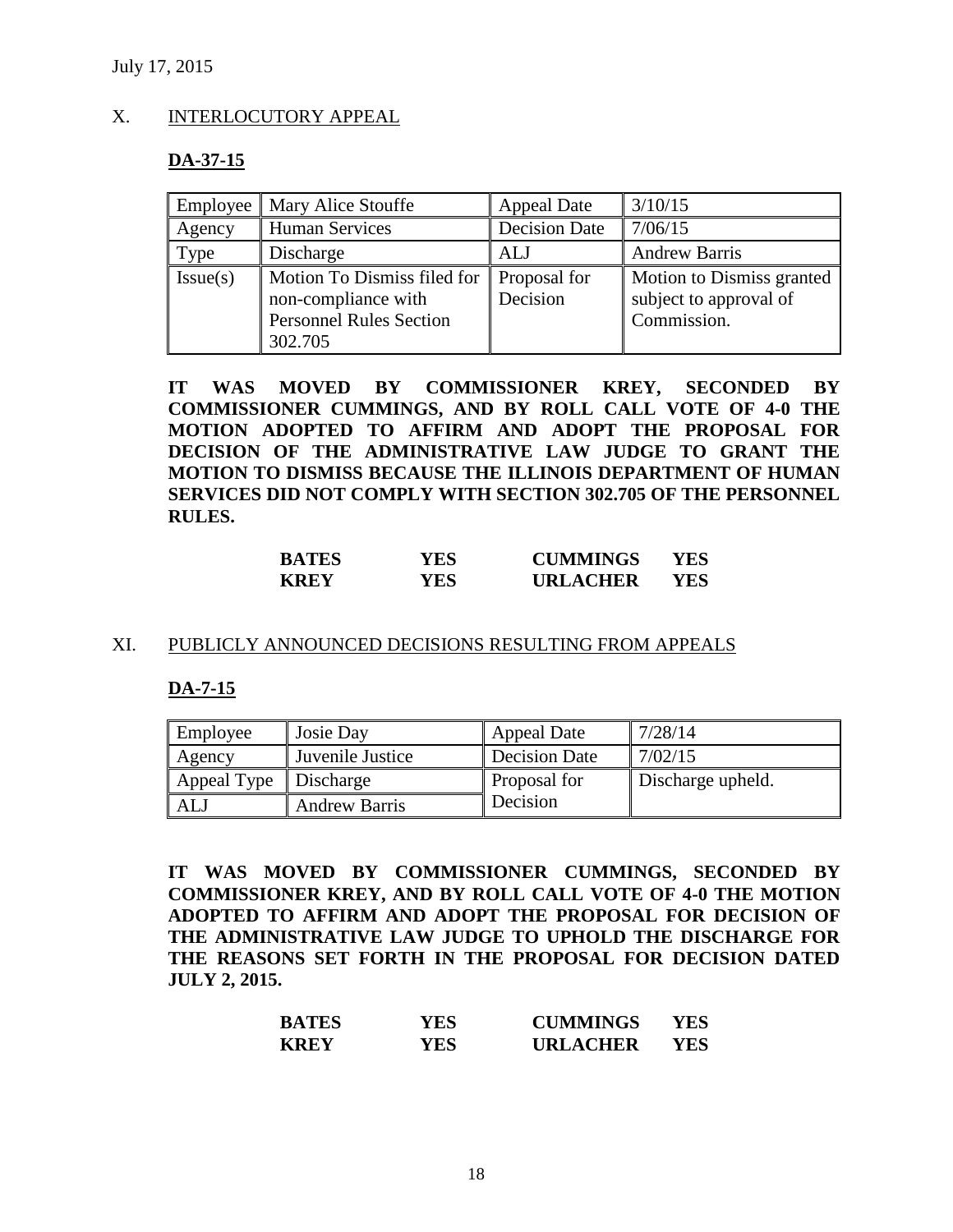#### **DA-26-15**

| Employee    | Sybil R. Watson   | Appeal Date         | 12/04/14                  |
|-------------|-------------------|---------------------|---------------------------|
| Agency      | Veterans' Affairs | Decision Date       | 06/30/15                  |
| Appeal Type | Discharge         | <b>Proposal for</b> | 10-day suspension in lieu |
| ALJ         | Daniel Stralka    | Decision            | of discharge.             |

**IT WAS MOVED BY COMMISSIONER URLACHER, SECONDED BY COMMISSIONER CUMMINGS, AND BY ROLL CALL VOTE OF 4-0 THE MOTION ADOPTED TO AFFIRM AND ADOPT THE PROPOSAL FOR DECISION OF THE ADMINISTRATIVE LAW JUDGE THAT THE PARTIALLY PROVEN CHARGES WARRANT A 10-DAY SUSPENSION PLUS THE DURATION OF HER SUSPENSION PENDING DISCHARGE FOR THE REASONS SET FORTH IN THE PROPOSAL FOR DECISION DATED JUNE 30, 2015.**

| <b>BATES</b> | YES | <b>CUMMINGS</b> | YES |
|--------------|-----|-----------------|-----|
| <b>KREY</b>  | YES | <b>URLACHER</b> | YES |

**DA-30-15**

| Employee    | Andrea Thompson       | <b>Appeal Date</b> | 1/06/15           |
|-------------|-----------------------|--------------------|-------------------|
| Agency      | <b>Human Services</b> | Decision Date      | 7/02/15           |
| Appeal Type | Discharge             | Proposal for       | Discharge upheld. |
| ALJ         | <b>Andrew Barris</b>  | Decision           |                   |

**IT WAS MOVED BY COMMISSIONER CUMMINGS, SECONDED BY COMMISSIONER URLACHER, AND BY ROLL CALL VOTE OF 4-0 THE MOTION ADOPTED TO AFFIRM AND ADOPT THE PROPOSAL FOR DECISION OF THE ADMINISTRATIVE LAW JUDGE TO UPHOLD THE DISCHARGE FOR THE REASONS SET FORTH IN THE PROPOSAL FOR DECISION DATED JULY 2, 2015.**

| <b>BATES</b> | YES | <b>CUMMINGS</b> | YES |
|--------------|-----|-----------------|-----|
| <b>KREY</b>  | YES | <b>URLACHER</b> | YES |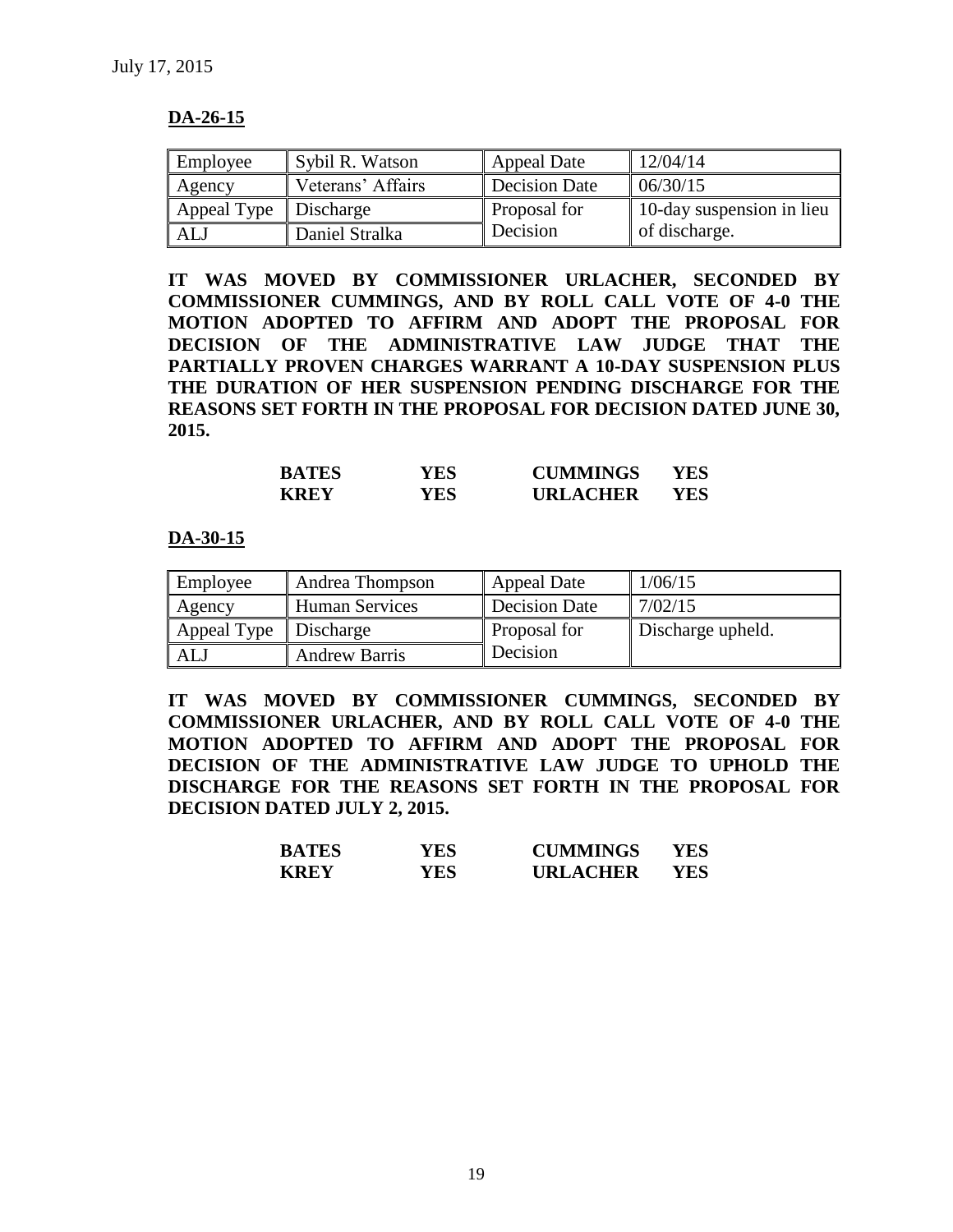#### XII. APPEALS TERMINATED WITHOUT DECISION ON THE MERITS

#### **DA-48-15**

| Employee                | Lori M. Contes       | <b>Appeal Date</b>   | 5/29/15               |
|-------------------------|----------------------|----------------------|-----------------------|
| Agency                  | Corrections          | <b>Decision Date</b> | 7/01/15               |
| Appeal Type   Discharge |                      | <b>Proposal for</b>  | Dismissed; withdrawn. |
| <b>ALJ</b>              | <b>Andrew Barris</b> | Decision             |                       |

**IT WAS MOVED BY COMMISSIONER CUMMINGS, SECONDED BY COMMISSIONER URLACHER, AND BY ROLL CALL VOTE OF 3-1 THE MOTION ADOPTED TO AFFIRM AND ADOPT THE PROPOSAL FOR DECISION OF THE ADMINISTRATIVE LAW JUDGE TO DISMISS THE APPEAL AS IT WAS WITHDRAWN BY THE EMPLOYEE ON JUNE 22, 2015.**

| <b>BATES</b> | NO  | <b>CUMMINGS</b> | YES |
|--------------|-----|-----------------|-----|
| <b>KREY</b>  | YES | <b>URLACHER</b> | YES |

#### **DA-50-15**

| Employee    | Melissa K. Bokus     | Appeal Date         | 6/15/15               |
|-------------|----------------------|---------------------|-----------------------|
| Agency      | Veterans' Affairs    | Decision Date       | 6/22/15               |
| Appeal Type | Discharge            | <b>Proposal for</b> | Dismissed; withdrawn. |
| ALJ         | <b>Andrew Barris</b> | Decision            |                       |

**IT WAS MOVED BY COMMISSIONER URLACHER, SECONDED BY COMMISSIONER KREY, AND BY ROLL CALL VOTE OF 4-0 THE MOTION ADOPTED TO AFFIRM AND ADOPT THE PROPOSAL FOR DECISION OF THE ADMINISTRATIVE LAW JUDGE TO DISMISS THE APPEAL AS IT WAS WITHDRAWN BY THE EMPLOYEE ON JUNE 22, 2015.**

| <b>BATES</b> | YES | <b>CUMMINGS</b> | YES. |
|--------------|-----|-----------------|------|
| <b>KREY</b>  | YES | <b>URLACHER</b> | YES. |

#### XIII. STAFF REPORT

Executive Director Daniel Stralka reported that:

- The informational e-mail notifications to the list of merit comp employees impacted by the Management Bill is now complete. There were 1,216 emails sent out which garnered over 30 responses seeking information about the Commission's activities from the recipients.
- The final count of appeals for fiscal year 2015 was 53. This is up from 49 in fiscal year 2014.